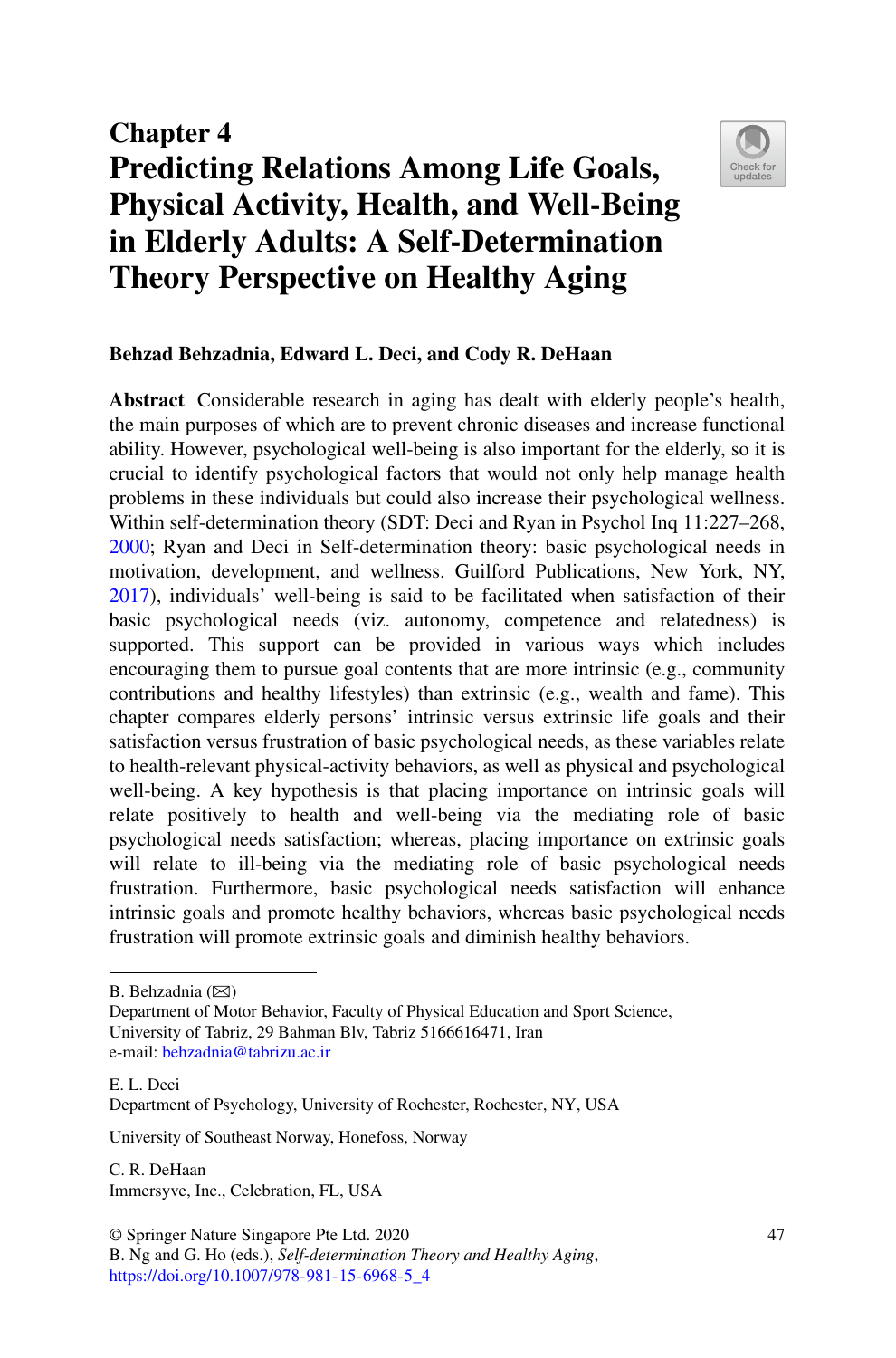# **4.1 Introduction**

Seeking well-being has often been considered one of the important goals of human life. Children demonstrate this regularly through their play. They seek opportunities to explore and to learn; because they are intrinsically motivated to play and learn so that they generally experience well-being when they do (Deci, [1975\)](#page-21-1). In their play, they easily make new friends, engage with their environments, and love others, especially their families. From a developmental perspective, well-being is a life-long process, for people have the possibility of behaving in ways that promote their own happiness and wellness, and, if they are fortunate, significant others may behave toward them in ways that facilitate their well-being. (Ryan, Huta, & Deci, [2008;](#page-23-1) Ryff, [2014\)](#page-23-2). In other words, like children, adults and elderly individuals can also experience wellness by living in healthy ways and being supported by others who believe that the developmental processes function across the stages of life.

According to a United Nations' report [\(2015\)](#page-23-3), there are currently approximately 900 million living people who are 60 years of age or over, and that population is likely to have grown by 56% by 2030. Research on aging, especially as it relates to the health and well-being of older individuals, is among the most important topics addressed for this population. Most health problems of the elderly have resulted from chronic diseases that can be effectively managed if their environments support them in terms of educating them either about healthy behaviors or about their human rights in terms of health (World Health Organization, [2015\)](#page-24-0). As people age, among the most important roles of their societies and social-service programs are to create supportive environments to address the elderly persons' needs and rights, and to provide training and education programs to promote health and wellness for their later years. In addition, it is crucial to promote healthy and active behaviors for the elderly (Bauman, Merom, Bull, Buchner, & Fiatarone, [2016\)](#page-21-2). Despite this global view on the importance of healthy aging, to our knowledge, the question of whether older people's life goals (intrinsic versus extrinsic) and social environments (need supportive versus need thwarting) would predict their healthy behaviors and well-being has received relatively little attention (Kasser & Ryan, [1999;](#page-22-0) Ferrand, Martinent, & Durmaz, [2014\)](#page-22-1).

Previously, health problems in older people have tended to be related to the idea that human development occurs primarily between conception and late adolescence, and change after that would be characterized by increases in age and decreases in various aspects of wellness (Baltes, [1987\)](#page-21-3). However, human development encompasses the entire life span; that is, development and transformation can occur from conception to later periods in one's life, and all stages of the lifespan can contribute to human development (Baltes, [1987;](#page-21-3) Baltes, Staudinger, & Lindenberger, [1999\)](#page-21-4). Therefore, people's behaviors and environmental supports over time would affect older persons' health behaviors. According to self-determination theory (SDT; Deci & Ryan, [2000;](#page-21-0) Ryan & Deci, [2017\)](#page-23-0), people's life goals (i.e., intrinsic versus extrinsic) and social contextual conditions (i.e., need supportive versus need thwarting) would contribute to their health and well-being. In this chapter, we initially provide research evidence on the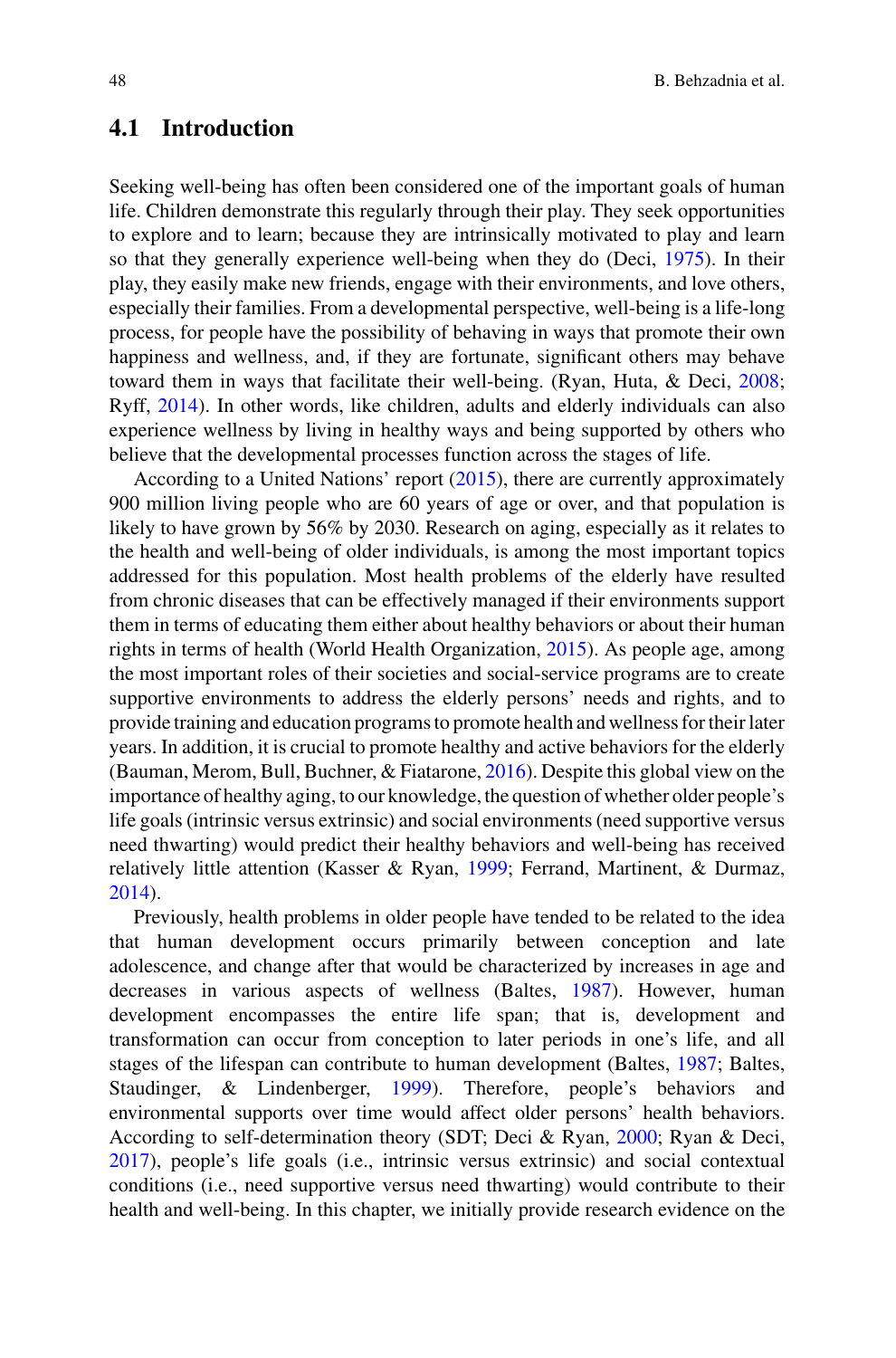importance of physical activity among older adults for their health and well-being; next, through an SDT approach, we examine the relations of older people's life goals and basic psychological needs satisfaction (viz. autonomy, competence, and relatedness) with their well-being through the mediating role of physical activity over time; and finally, we discuss how SDT can provide an organized framework for the field of healthy aging.

# *4.1.1 Physical Activity and Healthy Aging*

In a recent report from the World Health Organization (WHO), the functional ability of elderly people to maintain their wellness was said to be a crucial process for healthy aging (Beard et al., [2016\)](#page-21-5). Research has shown that physical activity can help the elderly be healthier either in terms of reducing diseases (e.g., cardiovascular and non-communicable diseases) and sedentary behaviors or enhancing health behaviors and well-being in this population (Daskalopoulou et al., [2017;](#page-21-6) Koyanagi, Stubbs, Smith, Gardner, & Vancampfort, [2017\)](#page-22-2). In other words, healthy aging can result from both reducing sedentary behaviors and enhancing health-related physical activities. However, a global view concerned mostly with healthy aging via prevention of diseases such as controlling high blood pressure, cancers, and diabetes (Bauman et al., [2016\)](#page-21-2), indicates that nearly three-quarters of diseases related to deaths in older adults occur in low and middle-income countries and could be managed by regular participation in physical activity programs (WHO, [2014\)](#page-24-1). It is recognized that moderate-intensity physical activities (e.g., swimming, housework, and brisk walking) for 150 min per week, and vigorous-intensity physical activities (e.g., fast dancing and garden digging) for 75 min per week would improve breathing and heart rate and would therefore diminish premature deaths and positively manage health conditions among older people (WHO, [2010b\)](#page-24-2). Although there is clear evidence that physical activity is important for older adults (e.g., Bauman et al., [2016;](#page-21-2) WHO, [2010a\)](#page-24-3), for many of them, their physical activity levels are below the recommendations (e.g., Hupin et al., [2015\)](#page-22-3), indicating that they do not engage in sufficient physical activity either in high-income countries such as the United Kingdom (McPhee et al., [2016\)](#page-22-4) and the United States (Watson et al., [2016\)](#page-24-4), or in low-income countries such as Iran (Ahmadi, Amini Sanii, Bani, & Bakhtari, [2018;](#page-21-7) Naderi, Safania, & Amirtash, [2016\)](#page-23-4). Research also shows that among the most important determinants of older persons' physical activity and successfully aging are education level, age, income, and negative health behaviors, such as smoking and alcohol (Ethisan, Somrongthong, Ahmed, Kumar, & Chapman, [2017\)](#page-22-5). In addition to these factors, research has also shown that the psychological variables of life goals (Antunes et al., [2018;](#page-21-8) Gunnell, Crocker, Mack, Wilson, & Zumbo, [2014;](#page-22-6) Sebrie, Standage, & Vansteenkiste, [2009\)](#page-23-5) and basic psychological needs can influence physical-activity behaviors (Kirkland, Karlin, Stellino, & Polus, [2011;](#page-22-7) Ng et al., [2012\)](#page-23-6). In the current research, we therefore aim to investigate older adults in a lower-income country, Iran, and examine the role of life goals and basic psychological needs in predicting physical-activity behaviors and well-being.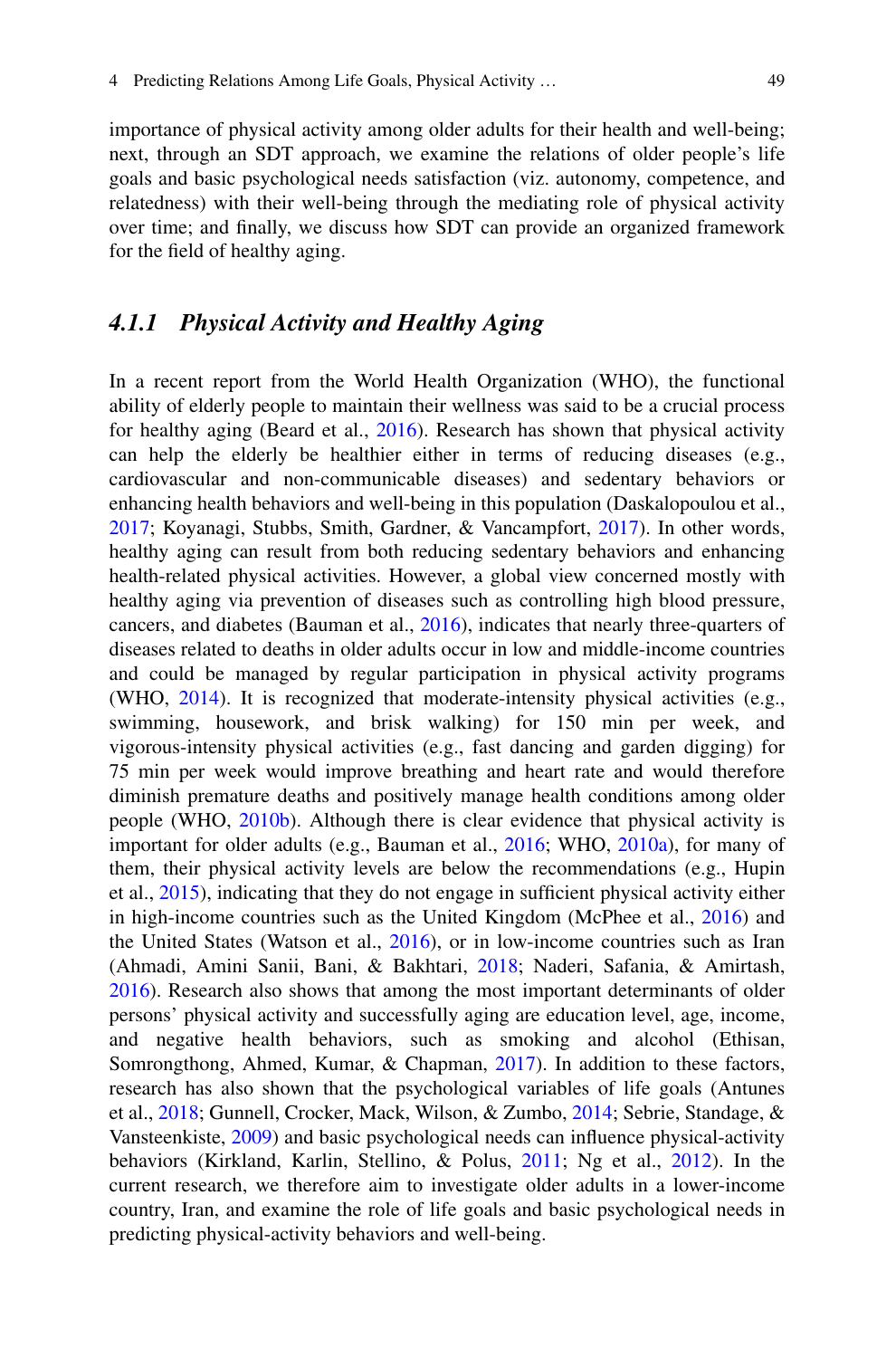# *4.1.2 Self-Determination Theory*

#### **4.1.2.1 Basic Psychological Needs**

According to SDT (Deci & Ryan, [1985,](#page-21-9) [2000;](#page-21-0) Ryan & Deci, [2017,](#page-23-0) [2019\)](#page-23-7), a broad and widely applied theory in the area of motivation and personality, every person has three basic psychological needs, namely autonomy, competence and relatedness, the satisfaction of which are essential nutrients for development, integrity, and well-being, regardless of the individual's gender, age, and socioeconomic status. Based on Basic Psychological Needs Theory (BPNT, Deci & Ryan, [1985;](#page-21-9) Ryan, [1995;](#page-23-8) Ryan & Deci, [2017\)](#page-23-0), a mini-theory within SDT, the need for *autonomy* refers to the experience of volition, willingness, and choice while engaging in an activity; for example, in the workplace or in society more generally. If older persons perceive their surrounding environments to understand their perspectives and to fit with their interests and sense of choice in doing a task, they are likely to experience a sense of autonomy. The need for *competence* refers to the experience of effectiveness in dealing with challenging situations and feeling competent in successfully completing tasks; for example, if older persons feel effective in interacting with their environment, and feel capable in achieving outcomes, they are more likely to experience a sense of competence from doing so. Finally, the need for *relatedness* involves feeling connected with others and having the desire to be meaningfully connected with groups; for example, older persons' experiences of care by significant others and experiences of a warm feeling toward people around them with whom they spend time (Ryan & Deci, [2017\)](#page-23-0). Research shows that the satisfaction of basic psychological needs enhances well-being, quality of life, and health-related exercise and physical-activity behaviors (Brown, Fry, & Moore, [2017;](#page-21-10) Ferrand, Martinent, & Durmaz, [2014;](#page-22-1) Ng et al., [2012;](#page-23-6) Ryan, Patrick, Deci, & Williams, [2008;](#page-23-9) Silva et al., [2010;](#page-23-10) Vanhove-Mariaux, Martinent, & Ferrand, [2018\)](#page-24-5).

In contrast, when basic psychological needs are not satisfied or are frustrated, it results in negative behaviors, such as controlled behaviors (sense of obligation and pressure from internal and external resources to do the activities or behaviors), amotivation, unhealthy behaviors, and negative emotions (Ryan & Deci, [2017\)](#page-23-0). That is, for example, when older persons feel conflict and pressure to do things they would not choose to do, they are likely to feel that their need for autonomy is frustrated; the frustration of competence involves older persons feeling a sense failure, incapability, and personal inadequacy; and relatedness frustration entails elderly adults' feeling disrespected, rejected, and lonely. That said, older individuals may feel forced to do things, excluded from groups and society, and insecure about their abilities, thus resulting in poorer psychological health, greater ill-being, and depression or isolation (Ryan & Deci, [2017;](#page-23-0) Vasnteenkiste & Ryan, [2013\)](#page-24-6). Research in the areas of physical activities have generally shown that need frustration is related to unhealthy behaviors (e.g., disordered eating) and ill-being (Bartholomew, Ntoumanis, Ryan, Bosch, & Thogersen-Ntoumani, [2011;](#page-21-11) Behzadnia, Adachi, Deci, & Mohammadzaded, [2018\)](#page-21-12) in both younger and older adults (Vanhove-Mariaux et al., [2018\)](#page-24-5).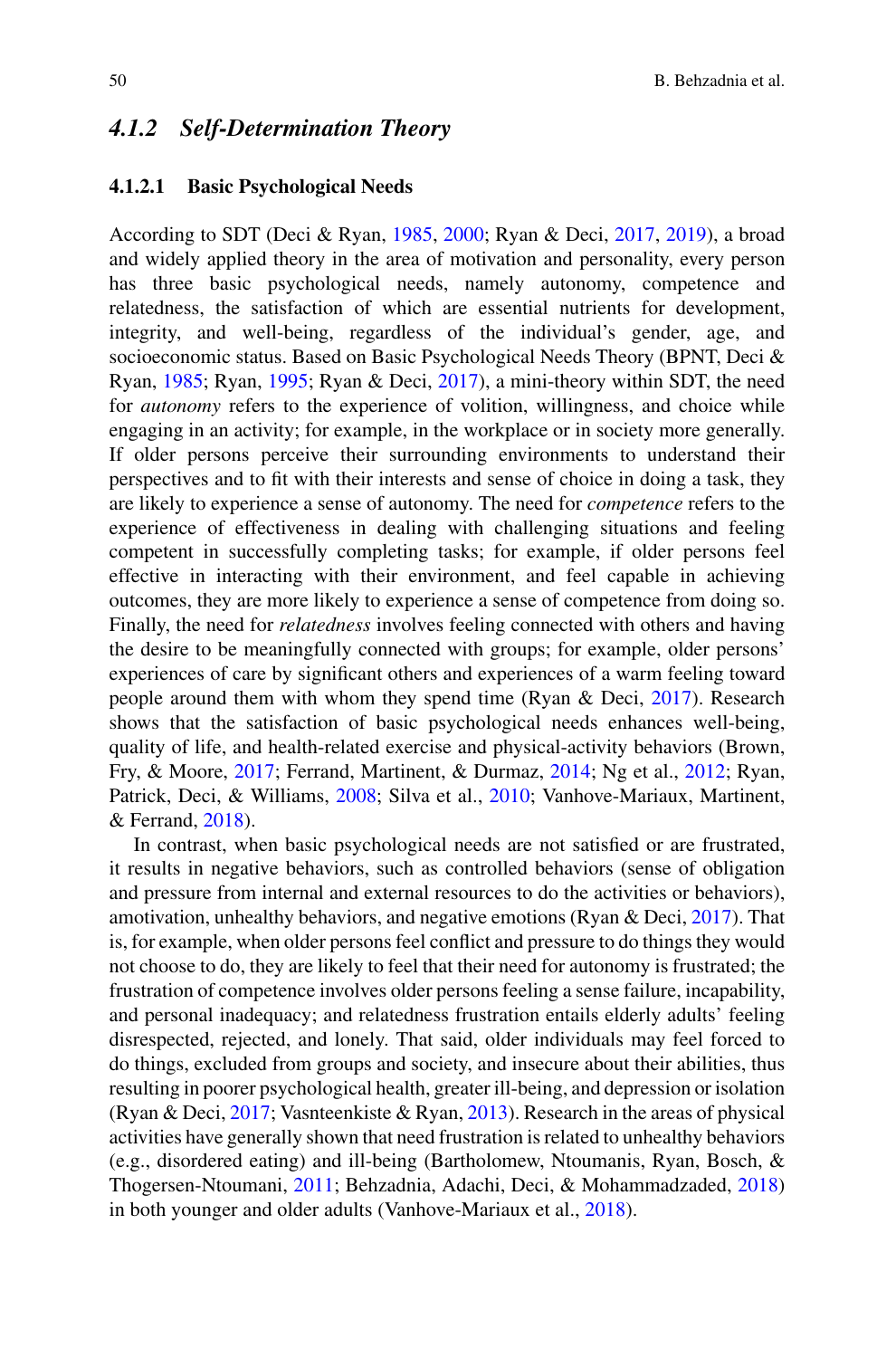The distinction between need satisfaction and need frustration is therefore critical as the experience of satisfaction tends to relate to positive functioning, whereas the experience of frustration is likely to yield malfunctioning (Ryan & Deci, [2017,](#page-23-0) [2019;](#page-23-7) Vasnteenkiste & Ryan, [2013\)](#page-24-6). Parallel to the distinction in need satisfaction and frustration, based on SDT, distinguishing between different lifestyles or personal aspirations may result in satisfaction and frustration, respectively (Deci & Ryan, [2000;](#page-21-0) Ryan & Deci, [2017\)](#page-23-0). Below, we briefly discuss Goal Contents Theory (GCT, Deci & Ryan, [2000;](#page-21-0) Kasser & Ryan, [1996;](#page-22-8) Ryan & Deci, [2017\)](#page-23-0), another mini-theory in SDT, consider how different life goals may shape different behaviors and attitudes, and how basic psychological needs satisfaction and frustration could impact those varied life goals.

#### **4.1.2.2 Life Goals: Aspirations**

An important aspect of SDT relates to the contents of the life goals that people value and pursue. Based on GCT (Deci & Ryan, [2000;](#page-21-0) Kasser & Ryan, [1996;](#page-22-8) Ryan & Deci, [2017\)](#page-23-0), not all life goals are created equal; rather life goals fall into two broad categories: intrinsic life goals or aspirations and extrinsic life goals. Herein, we discuss the content of older adults' aspirations in order to promote their well-being.

Intrinsic life goals such as making community contributions, developing personally, building meaningful relationships, and engaging in physical activities are characterized by an "inward orientation" that focuses on inherent growth tendencies (Vansteenkiste, Soenens, & Duriez, [2008\)](#page-24-7). That is, intrinsic goals are adaptive because they can facilitate satisfaction of the basic psychological needs (Ryan, Huta et al., [2008;](#page-23-1) Van Hiel & Vansteenkiste, [2009\)](#page-24-8) and, in turn, foster wellness or "the good life" (Behzadnia & Ryan, [2018;](#page-21-13) Ryan, Huta et al., [2008\)](#page-23-1). As an example, when leaving their professional careers, older persons may reduce their physically active lifestyles. However, if they value intrinsic life goals such as helping others, engaging in activities such as taking walks, or doing work around the house or garden, they may decide to engage in physical-activity health programs. This approach could help them develop new relationships and be more active on a regular basis, which can lead to feeling effective in satisfying their basic psychological needs and promoting their well-being. Likewise, satisfaction of basic psychological needs can lead older persons to experience stronger intrinsic life goals such that they contribute to the environment, help others, and develop as more caring and effective people (Deci & Ryan, [2000;](#page-21-0) Kasser, [2002;](#page-22-9) Kasser & Ryan, [2001;](#page-22-10) Ryan & Deci, [2017\)](#page-23-0).

In contrast to intrinsic life goals are extrinsic goals such as pursuit of power, financial wealth, appealing appearances, and social recognition or fame. These extrinsic goals, characterized by an "outward orientation" focus on making impressions on others (Vansteenkiste et al., [2008\)](#page-24-7). By way of illustration, extrinsic goal-orientated elderly persons want to achieve financial success, hide their signs of aging by showing their physical 'looks' rather than being physically active and healthy looking. Therefore, seeking extrinsic goals may not relate to the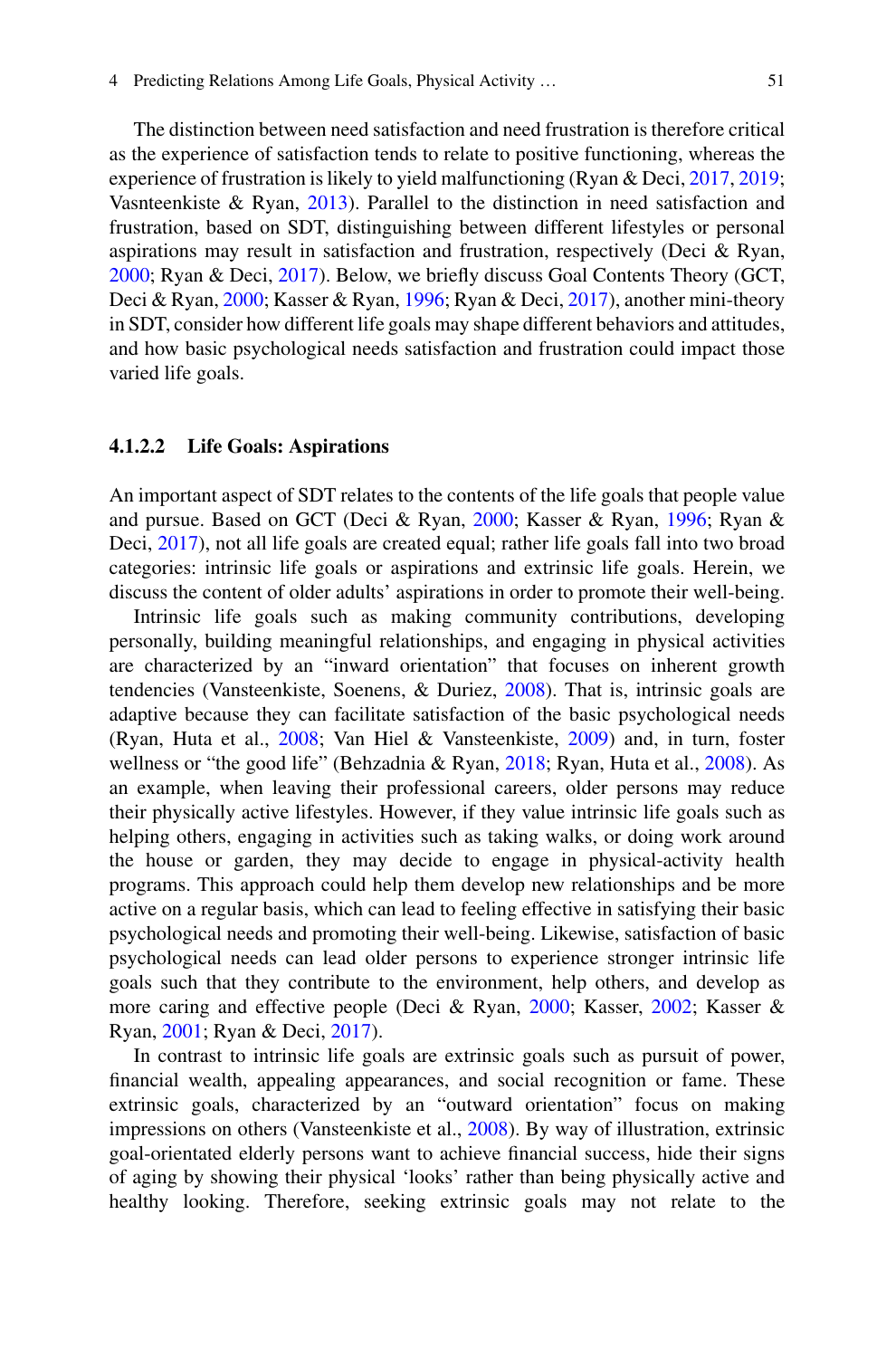satisfaction of basic psychological needs and may even distract from it. For example, some older adults may use hair dye, drugs, or anti-wrinkling creams to appear physically attractive. But that may be related negatively rather than positively to life satisfaction or happiness (Shin & Suh,  $2018$ ). Furthermore, the degree to which one places strong importance on pursuing extrinsic life goals such as attractiveness may be related to behaving in unhealthy ways and diminished wellness benefits (Deci & Ryan, [2000;](#page-21-0) Van Hiel & Vansteenkiste, [2009\)](#page-24-8). In addition, it might be that some older people pursue extrinsic life goals such as wealth to feel good about themselves, perhaps because of their limited capabilities (Deci & Ryan, [2000;](#page-21-0) Kasser, [2002;](#page-22-9) Kasser & Ryan, [2001;](#page-22-10) Ryan & Deci, [2017\)](#page-23-0). In other words, when environmental conditions do not provide support for satisfaction of basic psychological needs for autonomy, competence and relatedness, individuals tend to pursue extrinsic goals of admiration and wealth as a compensatory strategy to get at least some gratification. However, it eventually results in decreased needs satisfaction and well-being (Kasser, [2002\)](#page-22-9).

Evidence has indicated that valuing and pursuing intrinsic life goals would typically satisfy basic psychological needs, which in turn, tend to foster well-being, whereas pursuing extrinsic life goals would typically frustrate needs and diminish need satisfaction, resulting in greater ill-being (Ryan & Deci, [2017\)](#page-23-0). In addition, pursuing extrinsic rather than intrinsic life goals could gradually cause mental health problems such as substance use (e.g., tobacco abuse) or major depression (Kasser et al.,  $2014$ ). While such research evidence suggests that life goals affect well-being among children, students, and adults, research is needed to examine how pursuing intrinsic and extrinsic life goals affects elderly persons' well-being.

# *4.1.3 SDT and Healthy Aging*

Recently, a positive aging movement across the world has provided some insights and programs regarding aging, "to add more life to years, not just some years to life" (Vaillant, [2015,](#page-24-9) p. 596). In a new definition of healthy aging, WHO [\(2015\)](#page-24-0) focus on "the process of developing and maintaining the functional ability that enables well-being in older age." Functional ability enables all people to use their intrinsic capabilities in interaction with their environment (for a review see WHO, [2015\)](#page-24-0). Healthy aging suggests that older adults may prompt either psychological factors and individual traits or optimal functioning and positive social and community relationships in old age; that is, aging well is the main concept in positive or healthy aging rather than just increasing average life-expectancy (Hill, [2005\)](#page-22-12). In order to promote the experience of healthy aging, one should focus on health promotion programs and actively participate in society or community (Minichiello & Coulson, [2005\)](#page-22-13). Within this approach, cultural conditions with particular values or assumptions would shape, to some degree, positive versus negative aging (Gergen & Gergen, [2001\)](#page-22-14). That is, instead of the traditional view that older people gradually lose their abilities and should depend upon others or live in residential/nursing homes, most elderly people would prefer to be respected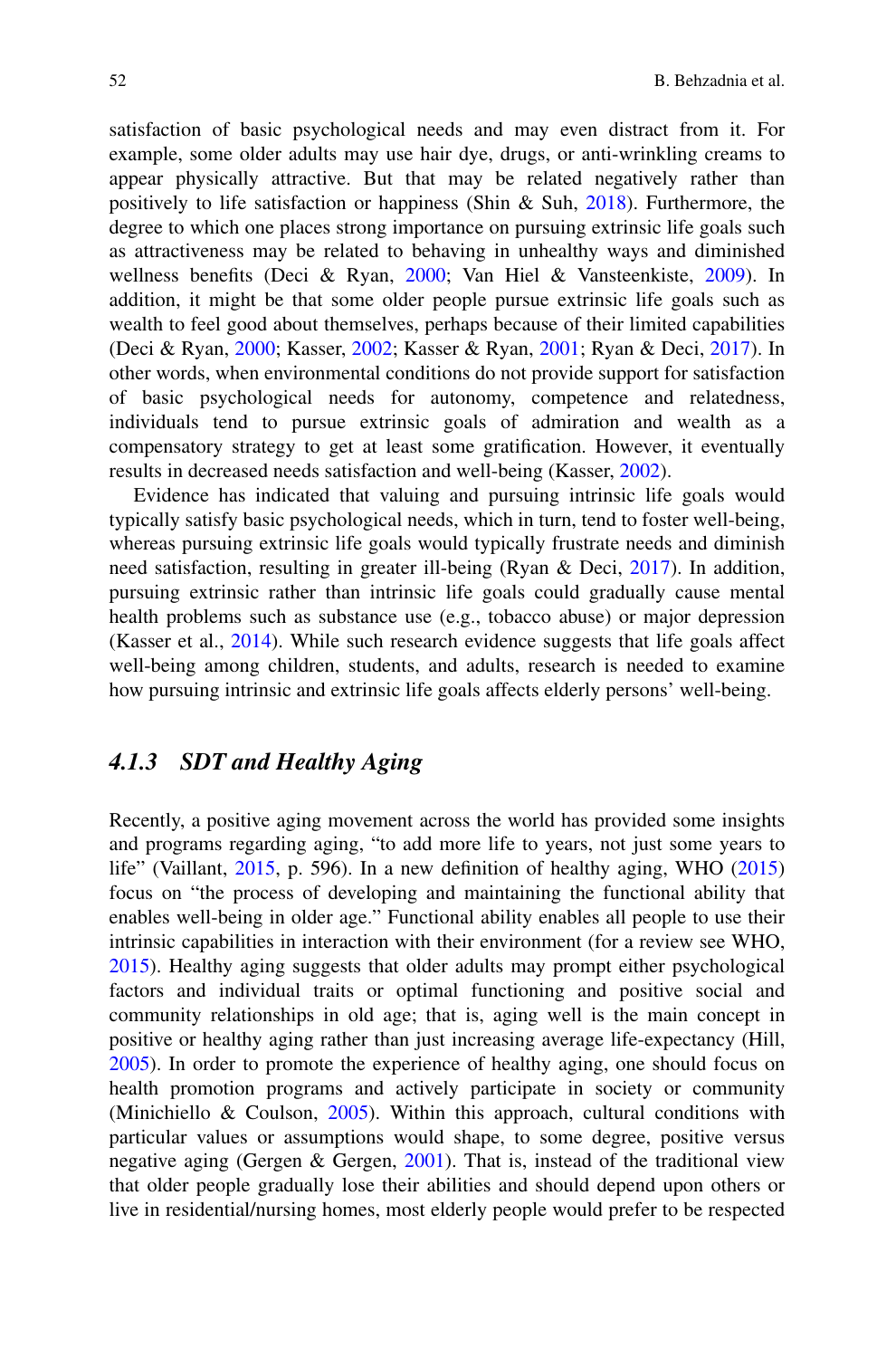as autonomous individuals who are self-sufficient economically and feel intimacy with significant others (Gergen  $\&$  Gergen, [2001\)](#page-22-14), which would most probably occur in supportive societies.

Along with growing older, a highly important challenge of ageism in societies concerns promoting healthy aging; that is being both physically and psychologically healthy and vital (Katz, [2001\)](#page-22-15). From an SDT perspective, compared to extrinsic life goals, pursuing intrinsic life goals would gradually promote more stable well-being through the mediating role of basic psychological needs satisfaction. If older persons place importance on pursuing intrinsic life goals, and social contexts promote satisfaction of the individuals' needs for autonomy, competence and relatedness, they are more likely to participate in the activities that for them may yield well-being. Therefore, healthy aging would result from pursuing intrinsic life goals and experiencing need satisfaction, which may provide a comprehensive approach regarding a way to have healthy aging.

# *4.1.4 Current Research*

Although there are data supporting these SDT propositions in the U.S. (e.g., Kasser et al., [2014;](#page-22-11) Ryan & Deci, [2017\)](#page-23-0) and Belgium (Van Hiel & Vansteenkiste, [2009\)](#page-24-8), there are no relative data from lower-middle income countries such as Iran. In the current research, we aim to investigate the importance of older people's life goals and the perceptions of basic psychological needs satisfaction and frustration in their society in relation to their physical activity levels in the past five years and at the current time. We also aim to investigate the fit of these models in relation to physical and psychological well-being.

It has been found that both intrinsic life goals and basic psychological needs satisfaction enhance health-related physical activity as well as psychological and physical wellness (Ryan & Deci, [2017\)](#page-23-0). Furthermore, intrinsic life goals can either have a direct relation with wellness or a mediated relation via basic psychological needs satisfaction. Therefore, we first expected that intrinsic life goals would predict health-related physical activity behaviors, and in turn physical and psychological wellness (Hypothesis 1a); and we expected that extrinsic life goals would predict lower levels of physical activity behaviors, and in turn ill-being (Hypothesis 1b). We further expected that intrinsic life goals would predict health behaviors and wellness, mediated by satisfaction of the basic psychological needs (Hypothesis 2a); and extrinsic life goals would predict lower levels of physical activity behaviors and ill-being, mediated by frustration of the basic psychological needs (Hypothesis 2b). Our research aims to characterize the relationship between life goals and basic psychological needs with health-related physical activity and physical and psychological well-being in elderly people. Moreover, we aimed to examine these relations in the past five years and at the current time. We aimed to investigate individuals' reports of five years ago and the present because, as noted above, human development encompasses the entire life span. That is, we aimed to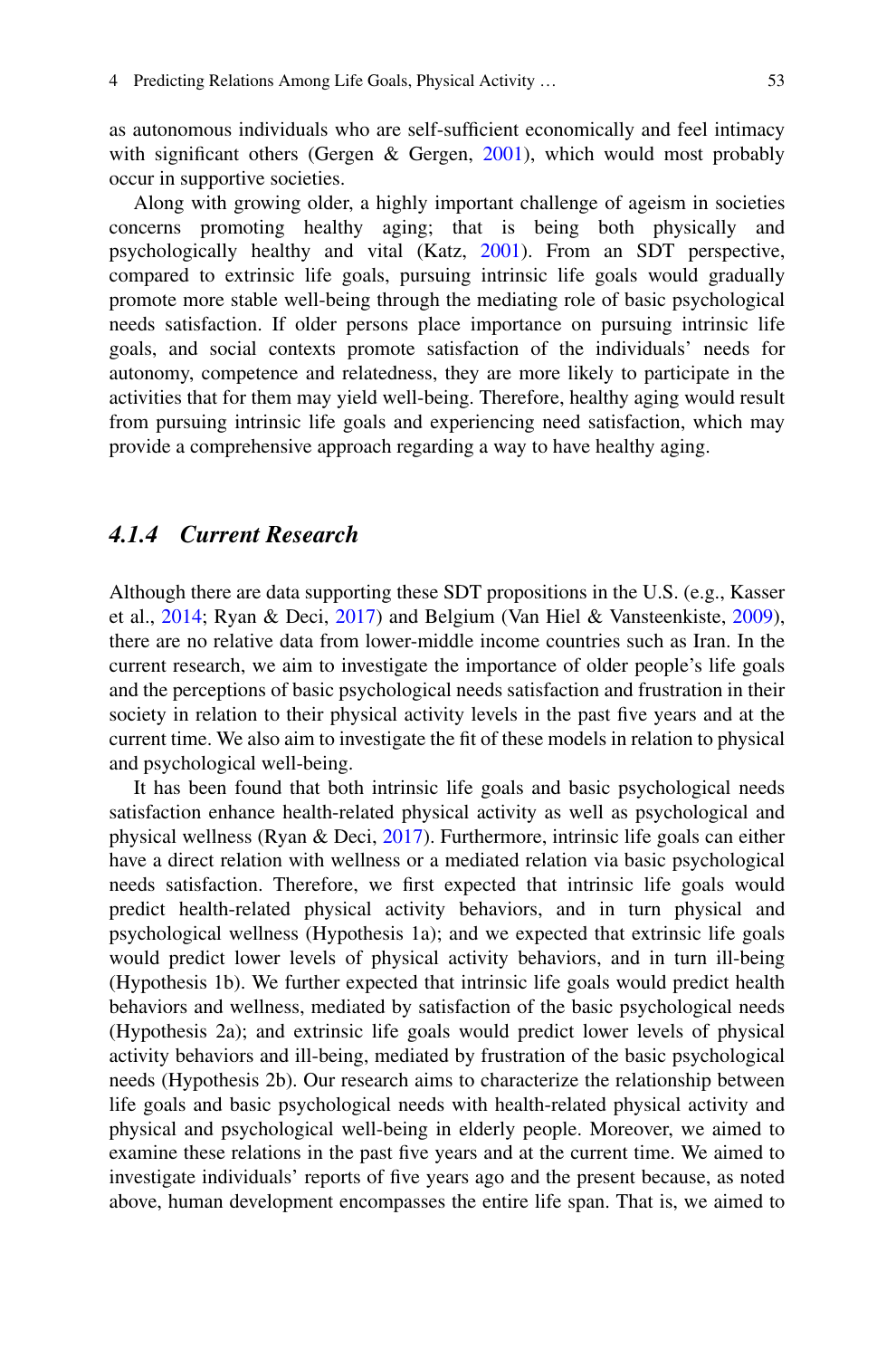figure out how older persons' life goals, basic psychological needs, and physical activity behaviors from the past five years relate to these variables at the current time, and how these would shape older people's physical and psychological well-being. According to SDT, goal contents and basic psychological needs during development may lead people to change their perspectives and experiences regarding these variables over time, and these subsequently may change their health and well-being. Therefore, it is important to explore how older persons' goal contents, basic psychological needs, and physical activity behaviors during a period of five years ago and at the current time shape their physical and psychological well-being.

# **4.2 Method**

## *4.2.1 Participants*

To test the hypotheses, we collected data  $(N = 158)$  from individuals 50 years old and older ( $M_{\text{age}} = 59.93$ ,  $SD = 7.24$ ) ages ranged between 50 and 84 in Iran. Of these, 103 were males and 55 were females. Participants were recruited from retirement societies and via social networks (Telegram App). The University of Tabriz Ethical Research Review Board approved the study protocol.

# *4.2.2 Procedure*

To examine the study hypotheses, we asked participants to complete questionnaires reporting their levels of pursuing intrinsic and extrinsic life goals; their satisfaction and frustration of basic psychological needs; and their physical activity levels, at the current time and at a time five years earlier. Regarding older persons' current time, physical (i.e., BMI, systolic and diastolic blood pressure) and psychological (i.e., subjective vitality and depression) well-being were also measured. Internal consistency of each scale was calculated using Cronbach's alpha which is reported in Table [4.1.](#page-10-0)

## *4.2.3 Measures*

#### **4.2.3.1 Aspirations**

The importance of intrinsic and of extrinsic life goals was measured through a short 14-item version (Martos & Kopp, [2012;](#page-22-16) Martos, Szabó, & Rózsa, [2006\)](#page-22-17) of the Aspiration Index (AI; Kasser & Ryan, [1996\)](#page-22-8). An intrinsic goals composite was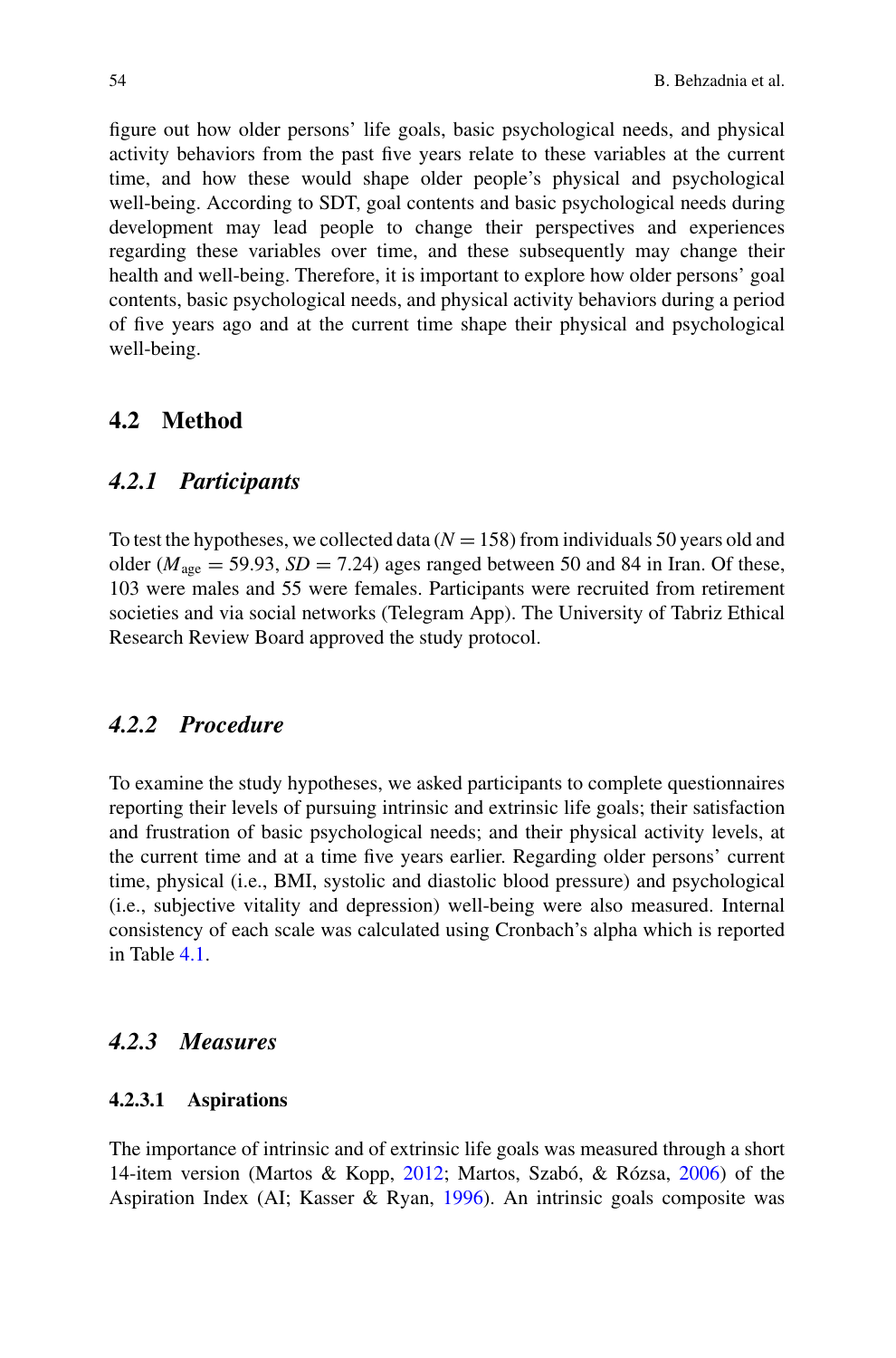computed by averaging personal growth (example item, "To grow as a person and learn many new things"), meaningful relationships (example item, "To have deep enduring relationships"), community contributions (example item, "To work to make my community a better place"), and good health (example item, "To have a physically healthy lifestyle") subscales. An extrinsic goals composite was computed by averaging wealth (example item, "To have enough money to buy expensive possessions"), fame (example item, "To be famous"), and image (example item, "To have an image that others find appealing") subscales. Older persons indicated how much importance they placed on these intrinsic and extrinsic goals in the *current time* on a 5-point Likert scale, from 1 (*very little*) to 5 (*very much*). They also indicated how much importance they placed on these intrinsic and extrinsic goals at a period of *five years ago*. The English version of the AI was translated into Persian by two Iranian bilingual researchers fluent in English, and then back translations were done by a psychologist with expertise in SDT (and fluency in English). Non-equivalences were resolved by a discussion among a psychologist and two researchers.

#### **4.2.3.2 Basic Psychological Needs**

To measure basic psychological needs, the shortened 12-item version of the Basic Psychological Need Satisfaction and Need Frustration Scale (BPNSNFS; Chen et al., [2015\)](#page-21-14) was used. This short version of the BPNSNFS has previously been used in the context of physical education college students by Behzadnia, Adachi, Deci, and Mohammadzadeh [\(2018\)](#page-21-12). Each need was measured by two items for satisfaction (autonomy: "I feel a sense of choice and freedom in the things I undertake," competence: "I feel confidence that I can do things well," relatedness: "I feel close and connected with other people who are important to me") and two items for frustration (autonomy: "I feel pressured to do many things," competence: "I feel like a failure because of the mistakes I made," relatedness: "I have the impression that people I spend time with disliked me"). Minor wording changes were made to the items to focus on two times point, *at the current time*, and *during a period of five years ago*. Older persons responded to the BPNSNFS twice, and the stems were, "In general, to what extent do you feel each of the following statements *at the current time*…" and "In general, to what extent did you feel each of the following statements *during a period of five years ago*…". The items were rated from 1 (*not at all true*) to 7 (*very true*).

#### **4.2.3.3 Physical Activity Levels**

To measure older persons' health-related physical activity, we used the self-reported short 7-generic items version of the International Physical Activity Questionnaire (IPAQ; Booth, [2000;](#page-21-15) Craig et al., [2003\)](#page-21-16), which was also used among younger Iranian samples (Vasheghani-Farahani et al., [2011\)](#page-24-10). The IPAQ measures the level of physical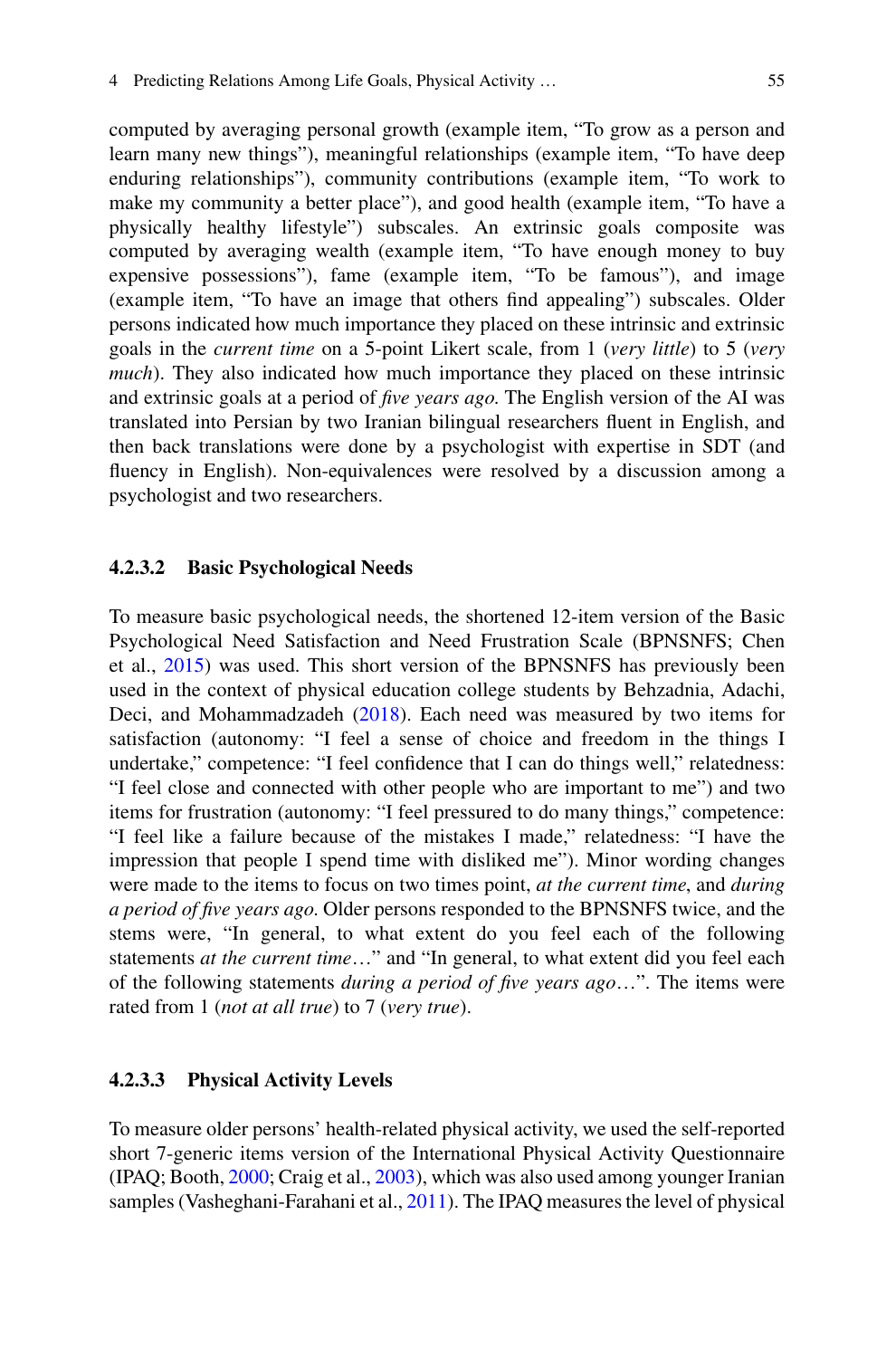activity during the period of "the last 7 days" (see Craig et al., [2003,](#page-21-16) for a review), which the instructions labeled as the levels of vigorous-intensity physical activities, moderate-intensity physical activities, walking, and time spent sitting, that were measured separately in days, hours, and minutes. In this study, we asked participants to report their physical activity levels *at the current time* (during the period of "the last 7 days") and *during a period of five years ago*.

#### **4.2.3.4 Wellness**

To measure wellness, older persons were asked to respond to items from scales of subjective vitality and depression. The 5-items version of the Subjective Vitality Scale (SVS; Ryan & Frederick, [1997\)](#page-23-12) was used (e.g., "I feel alive and vital"). The SVS has been used in Iranian samples (Behzadnia, Ahmadi, & Keshtidar, [2013\)](#page-21-17). Depression was assessed with the 6-item version of the Center for Epidemiological Studies-Depression Scale (CES-D; Radloff, [1977\)](#page-23-13) which had been widely used in previous studies (e.g., Deci, La Guardia, Moller, Scheiner, & Ryan, [2006\)](#page-21-18) and among Iranian samples (Malakouti, Pachana, Naji, Kahani, & Saeedkhani, [2015\)](#page-22-18). The means of 5 items and 6 items constituted subjective vitality and the risk for depression scores, respectively. In the current research, we also measured body mass index (BMI:  $kg/m<sup>2</sup>$ ,  $kg =$  person's weight in kilograms and  $m<sup>2</sup> =$  their height in meters squared) and blood pressure (systolic and diastolic) as physical well-being indices.

## *4.2.4 Data Analysis*

Data were analyzed using IBM SPSS Statistics 24 and Mplus version 7.4 (Muthen & Muthen, [2012\)](#page-22-19). As recommended by Allison [\(2003\)](#page-21-19), multiple imputation was used to deal with missing values. To examine the proposed models (Hypotheses 1 and 2), a full path analysis was used to examine the role intrinsic and extrinsic goals has in predicting basic psychological needs satisfaction and frustration, health-related physical activity behaviors, and physical and psychological well-being.

# **4.3 Results**

Table [4.1](#page-10-0) presents means, standard deviations, Cronbach's alphas, and correlations between study variables. The results of correlation analysis showed that the importance of intrinsic and extrinsic goals during a period of five years ago highly correlated with the importance of these goals at the current time, respectively. Experience of needs satisfaction and needs frustration during a period of five years ago were also highly correlated with experienced needs satisfaction and needs frustration at the current time, respectively. The importance of intrinsic goals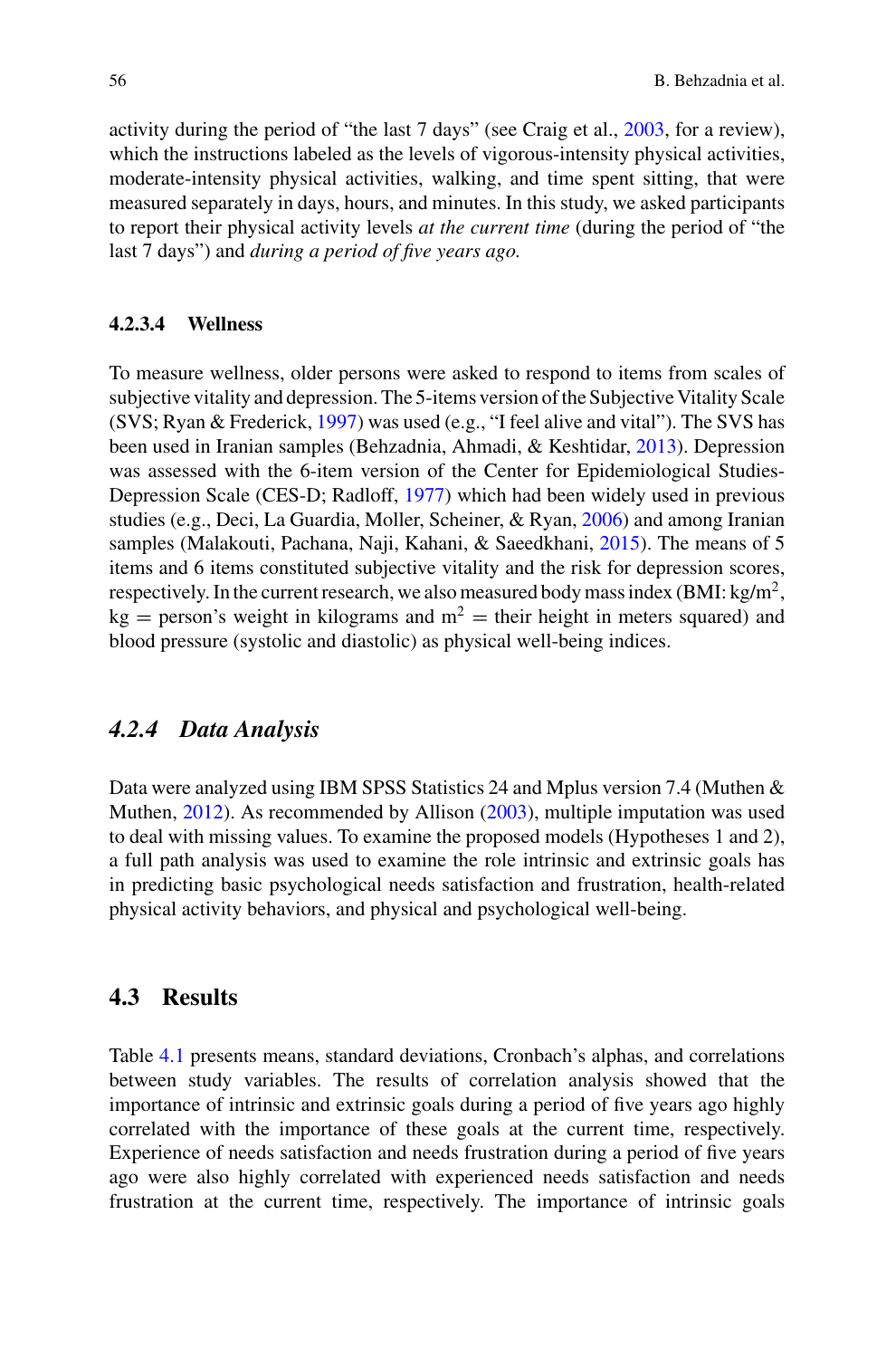<span id="page-10-0"></span>

| Table 4.1 Descriptive statistics and correlations between study variables with different exercise intensities |                   |                |         |                  |         |         |         |         |         |          |          |             |
|---------------------------------------------------------------------------------------------------------------|-------------------|----------------|---------|------------------|---------|---------|---------|---------|---------|----------|----------|-------------|
|                                                                                                               | Z                 | S <sub>D</sub> |         | $\mathcal{L}$    | 3       | 4       | 5       | ७       | ┍       | $\infty$ | $\sigma$ | $\supseteq$ |
| 1. Extrinsic goals (F)                                                                                        | 4.22              | 1.48           | (0.86)  |                  |         |         |         |         |         |          |          |             |
| 2. Extrinsic goals (C)                                                                                        | 3.92              | $\frac{40}{1}$ | 0.82    | (0.85)           |         |         |         |         |         |          |          |             |
| 3. Intrinsic goals (F)                                                                                        | 5.98              | 0.87           | 0.16    | 0.10             | (0.83)  |         |         |         |         |          |          |             |
| 4. Intrinsic goals (C)                                                                                        | $\overline{6.11}$ | 0.85           | 0.08    | 0.05             | 0.83    | (0.85)  |         |         |         |          |          |             |
| 5. Needs satisfaction (F)                                                                                     | 5.59              | 0.89           | 0.21    | 0.10             | 0.66    | 0.56    | (0.76)  |         |         |          |          |             |
| 6. Needs satisfaction (C)                                                                                     | 5.59              | 0.93           | 0.05    | 0.06             | 0.53    | 0.49    | 0.74    | (0.79)  |         |          |          |             |
| 7. Needs frustration (F)                                                                                      | 3.27              | 1.31           | 0.20    | 0.22             | $-0.19$ | $-0.26$ | $-0.14$ | $-0.19$ | (0.81)  |          |          |             |
| 8. Needs frustration (C)                                                                                      | 3.36              | 1.21           | 0.18    | 0.23             | $-0.15$ | $-0.21$ | $-0.12$ | $-0.17$ | 0.76    | (0.75)   |          |             |
| 9. Vitality                                                                                                   | 5.55              | 1.09           | 0.10    | $\overline{0}$ . | 0.48    | 0.40    | 0.53    | 0.51    | $-0.19$ | $-0.19$  | (0.89)   |             |
| 10. Depression                                                                                                | 2.95              | 1.60           | 0.13    | 0.09             | $-0.17$ | $-0.17$ | $-0.14$ | $-0.10$ | 0.48    | 0.53     | $-0.46$  | (0.91)      |
| 11. Vigorous (F)                                                                                              | 1924.81           | 2560.78        | $-0.06$ | $\overline{0}$ . | 0.07    | 0.10    | 0.18    | 0.22    | $-0.18$ | $-0.05$  | 0.15     | $-0.19$     |
| 12. Moderate (F)                                                                                              | 739.87            | 1203.86        | $-0.16$ | $-0.11$          | $-0.07$ | $-0.05$ | 0.06    | 0.06    | $-0.10$ | $-0.06$  | 0.08     | $-0.22$     |
| 13. Walking (F)                                                                                               | 820.61            | 987.16         | $-0.13$ | $-0.12$          | 0.16    | 0.09    | 0.24    | 0.17    | $-0.03$ | $-0.04$  | 0.19     | $-0.09$     |
| 14. Total PA (F)                                                                                              | 3485.32           | 3631.28        | $-0.13$ | $-0.06$          | 0.07    | 0.08    | 0.21    | 0.22    | $-0.17$ | $-0.07$  | 0.18     | $-0.23$     |
| 15. Vigorous (C)                                                                                              | 1753.16           | 2593.04        | $-0.07$ | $-0.02$          | 0.02    | $\Xi$   | 0.08    | 0.10    | $-0.12$ | $-0.11$  | 0.24     | $-0.23$     |
| 16. Moderate (C)                                                                                              | 498.46            | 968.94         | $-0.11$ | $-0.11$          | $-0.06$ | 0.04    | 0.03    | 0.01    | $-0.03$ | $-0.02$  | 0.12     | $-0.15$     |
|                                                                                                               |                   |                |         |                  |         |         |         |         |         |          |          | (continued) |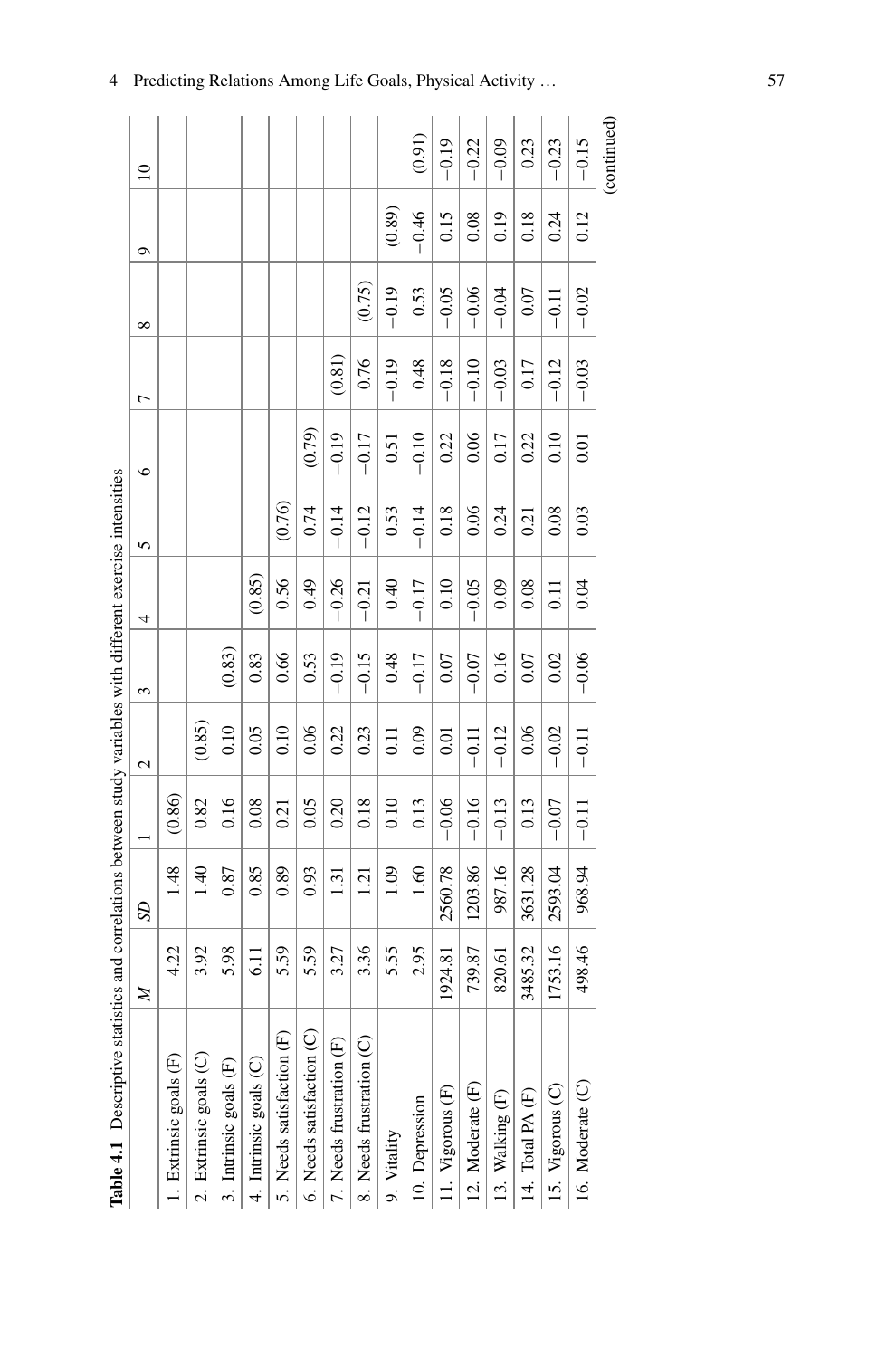| Table 4.1 (continued)     |         |                |                 |                   |         |                 |                |                 |                 |                  |                |             |
|---------------------------|---------|----------------|-----------------|-------------------|---------|-----------------|----------------|-----------------|-----------------|------------------|----------------|-------------|
|                           | N       | S <sub>D</sub> |                 | $\mathbf{\Omega}$ | 3       | 4               | $\mathbf{v}$   | $\circ$         | $\overline{ }$  | $\infty$         | $\circ$        | $\supseteq$ |
| 17. Walking (C)           | 800.35  | 952.39         | $-0.07$         | $-0.04$           | 0.16    | 0.14            | 0.16           | 0.13            | 0.05            | 0.01             | 0.21           | $-0.13$     |
| 18. Total PA (C)          | 3052.01 | 3678.42        | $-0.09$         | $-0.05$           | 0.04    | 0.12            | 0.11           | 0.11            | $-0.08$         | $-0.08$          | 0.25           | $-0.24$     |
| 19. Age                   | 59.93   | 7.24           | $-0.12$         | $-0.10$           | $-0.22$ | $-0.29$         | $-0.13$        | $-0.22$         | 0.30            | 0.23             | $-0.05$        | $0.03\,$    |
| 20. Systolic              | 12.55   | 1.28           | $0.11\,$        | 0.12              | $-0.14$ | $-0.12$         | $0.03\,$       | $-0.06$         | 0.10            | 0.14             | $0.10\,$       | $-0.01$     |
| 21. Diastolic             | 8.14    | 1.05           | $0.07\,$        | $0.08\,$          | $-0.12$ | $-0.16$         | $-0.02$        | $-0.11$         | 0.11            | $0.15^{\dagger}$ | $-0.09$        | 0.06        |
| 22. BMI                   | 26.59   | 3.72           | 0.03            | $-0.06$           | $-0.09$ | $-0.10$         | 0.00           | 0.04            | $-0.01$         | $-0.01$          | $-0.03$        | $-0.09$     |
|                           |         | $\overline{c}$ | $\overline{13}$ | $\overline{1}$    | 15      | $\overline{16}$ | $\overline{1}$ | $\overline{18}$ | $\overline{19}$ | $\overline{c}$   | $\overline{z}$ |             |
| 1. Extrinsic goals (F)    |         |                |                 |                   |         |                 |                |                 |                 |                  |                |             |
| 2. Extrinsic goals (C)    |         |                |                 |                   |         |                 |                |                 |                 |                  |                |             |
| 3. Intrinsic goals (F)    |         |                |                 |                   |         |                 |                |                 |                 |                  |                |             |
| 4. Intrinsic goals (C)    |         |                |                 |                   |         |                 |                |                 |                 |                  |                |             |
| 5. Needs satisfaction (F) |         |                |                 |                   |         |                 |                |                 |                 |                  |                |             |
| 6. Needs satisfaction (C) |         |                |                 |                   |         |                 |                |                 |                 |                  |                |             |
| 7. Needs frustration (F)  |         |                |                 |                   |         |                 |                |                 |                 |                  |                |             |
| 8. Needs frustration (C)  |         |                |                 |                   |         |                 |                |                 |                 |                  |                |             |
| 9. Vitality               |         |                |                 |                   |         |                 |                |                 |                 |                  |                |             |
| 10. Depression            |         |                |                 |                   |         |                 |                |                 |                 |                  |                |             |
| 11. Vigorous (F)          | I       |                |                 |                   |         |                 |                |                 |                 |                  |                |             |
| 12. Moderate (F)          | 0.46    | I              |                 |                   |         |                 |                |                 |                 |                  |                |             |
|                           |         |                |                 |                   |         |                 |                |                 |                 |                  |                | (continued) |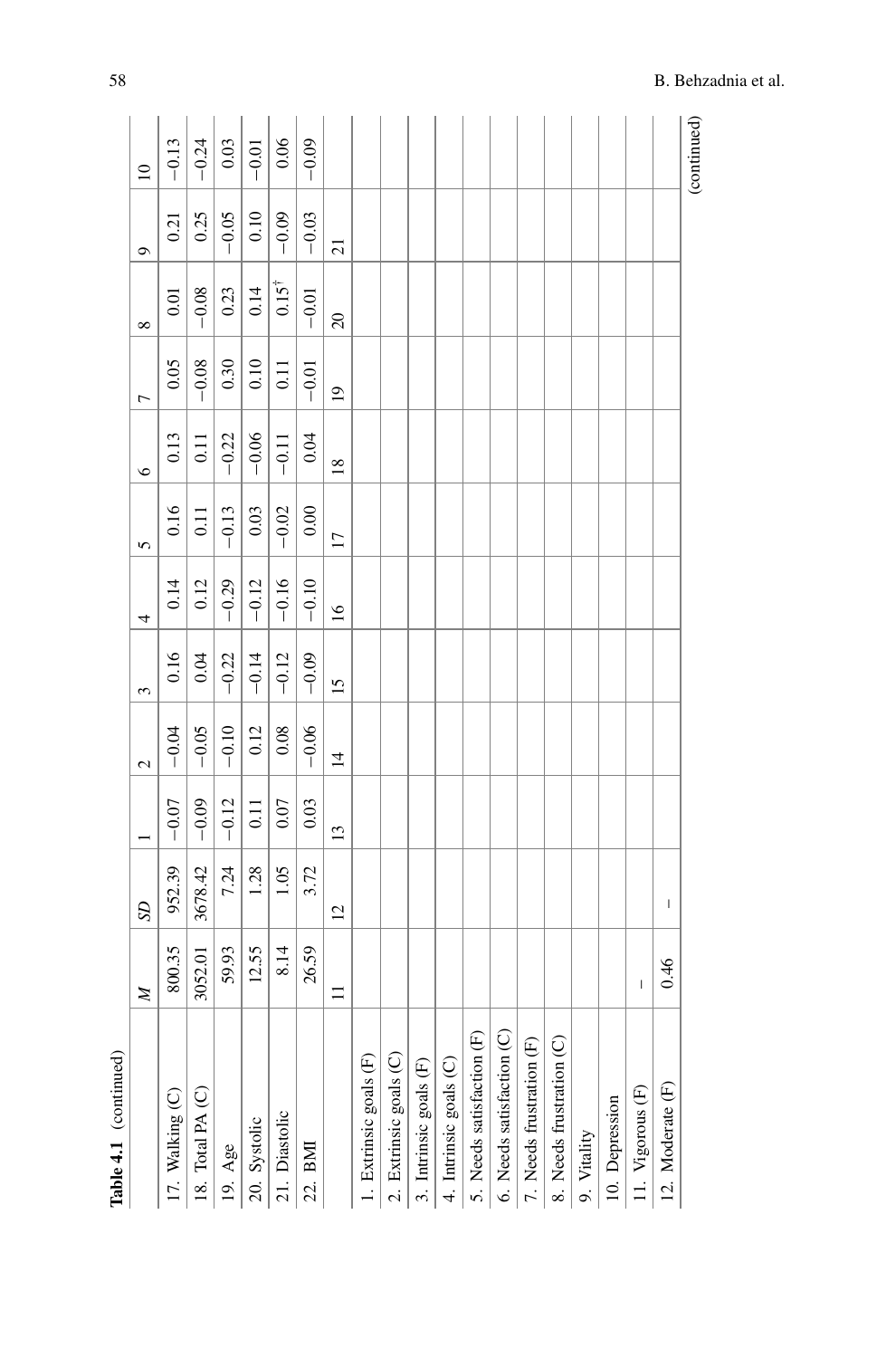| Table 4.1 (continued)                      |                                                                                                                                                                      |                |         |                |         |                |         |             |      |          |                |   |
|--------------------------------------------|----------------------------------------------------------------------------------------------------------------------------------------------------------------------|----------------|---------|----------------|---------|----------------|---------|-------------|------|----------|----------------|---|
|                                            |                                                                                                                                                                      | $\overline{c}$ | 13      | $\overline{4}$ | 51      | $\overline{6}$ | Ξ       | $^{\infty}$ | ⊵    | $\Omega$ | $\overline{c}$ |   |
| 13. Walking (F)                            | 0.17                                                                                                                                                                 | 0.22           | I       |                |         |                |         |             |      |          |                |   |
| 14. Total PA (F)                           | 0.90                                                                                                                                                                 | 0.71           | 0.47    |                |         |                |         |             |      |          |                |   |
| 15. Vigorous (C)                           | 0.45                                                                                                                                                                 | 0.29           | 0.18    | 0.47           |         |                |         |             |      |          |                |   |
| 16. Moderate (C)                           | 0.15                                                                                                                                                                 | 0.39           | 0.20    | 0.29           | 0.54    |                |         |             |      |          |                |   |
| 17. Walking $(C)$                          | $\frac{15}{15}$                                                                                                                                                      | 0.15           | 0.42    | 0.27           | 0.34    | $\overline{5}$ |         |             |      |          |                |   |
| 18. Total PA $(C)$                         | 0.40                                                                                                                                                                 | 0.35           | 0.29    | 0.47           | 0.94    | 0.73           | 0.58    | I           |      |          |                |   |
| 19. $Age$                                  | $-0.08$                                                                                                                                                              | 0.06           | 0.04    | $-0.03$        | $-0.02$ | 0.05           | 0.07    | 0.02        | I    |          |                |   |
| 20. Systolic                               | 0.04                                                                                                                                                                 | 0.03           | 0.01    | 0.04           | 0.00    | 0.01           | $-0.05$ | $-0.01$     | 0.20 | I        |                |   |
| 21. Diastolic                              | 0.04                                                                                                                                                                 | $-0.11$        | $-0.18$ | $-0.06$        | 0.01    | $-0.06$        | $-0.13$ | $-0.04$     | 0.01 | 0.48     | I              |   |
| 22. BMI                                    | $-0.06$                                                                                                                                                              | 0.02           | 0.04    | $-0.03$        | $-0.18$ | $-0.11$        | $-0.01$ | $-0.16$     | 0.04 | $\Xi$    | $-0.05$        | I |
| $M_{\alpha\beta\alpha}$ $C =$ ourrant time | $F = F_{\text{two nonzero and}} + \frac{1}{2}n = 0.060$ Values above 0.16 are similar at $n \times 0.05$ values above 0.21 are similar at $n \times 0.01$ and values |                |         |                |         |                |         |             |      |          |                |   |

*Notes* C = current time, F = $f$  five years ago,  $\dagger$  *p* = $= 0.069$ . Values above 0.16 are significant at  $p < 0.05$ , values above  $0.21$  are significant at  $p < 0.01$ , and values above 0.25 are significant at *p* < 0.001. Values in the parentheses are Cronbach's alpha

# 4 Predicting Relations Among Life Goals, Physical Activity … 59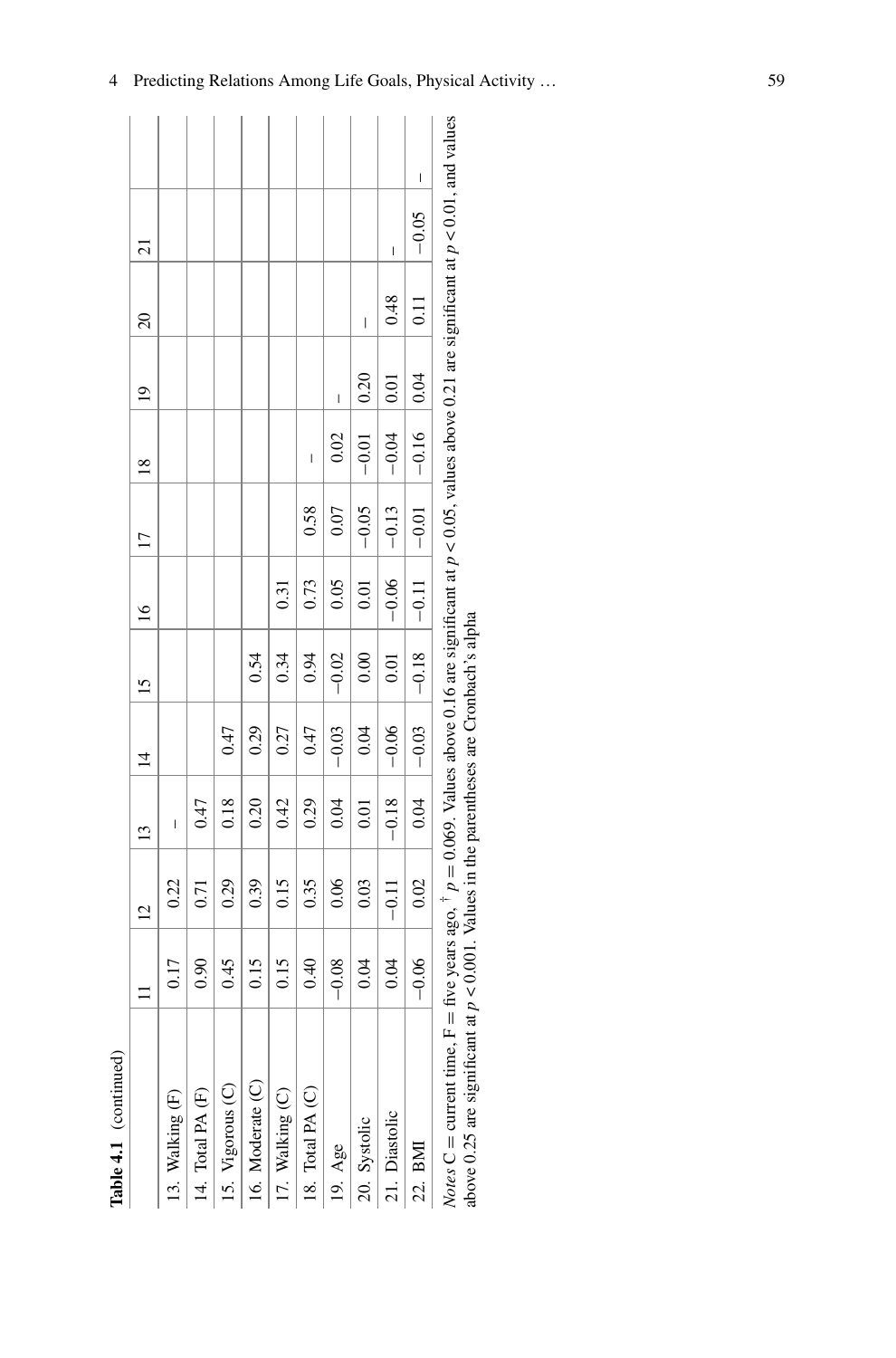during a period of five years ago positively correlated with both needs satisfaction and walking behaviors at the current time and during a period of five years ago, and vitality, and negatively correlated with need frustration during a period of five years ago, depression, and age. Intrinsic goals at the current time positively correlated with needs satisfaction, and vitality, and negatively correlated with needs frustration, depression, age, and diastolic blood pressure. In contrast, the importance of extrinsic goals during a period of five years ago positively correlated with intrinsic goals and needs satisfaction during a period of five years ago, both need frustration at the current time and during a period of five years ago, as well as negatively correlated with moderate-intensity of physical activity behaviors during a period of five years ago. Extrinsic goals at the current time only correlated with needs frustration both during a period of five years ago and at the current time. The results also showed that experience of needs satisfaction during a period of five years ago positively correlated with vitality, both walking behaviors at the current time and during the past five years ago, and vigorous-intensity and total physical activity behaviors five years ago. Experience of needs satisfaction at the current time positively correlated with vitality, and negatively correlated with needs frustration and age. In contrast, need frustration during a period five years ago positively correlated with depression and age, and negatively correlated with vitality and vigorous-intensity and total physical activity behaviors during the past five years ago. Basic psychological needs frustration at the current time negatively correlated with vitality and positively correlated with depression, age, and diastolic blood pressure (marginally,  $p = 0.069$ ). In addition, older people's vitality negatively correlated with their depression and positively correlated with all kinds of physical activity behaviors either at the current time or during the past five years ago, except for moderate-intensity of physical activity at the current time and vigorous and moderate-intensity of physical activity behaviors during the past five years ago. In contrast, older people's depression negatively correlated with all kinds of physical activity behaviors either at the current time or during the past five years ago, except for moderate-intensity and walking behaviors at the current time and walking behaviors during the past five years ago.

Before running path analysis, we conducted an ANOVA to test for mean differences between males and females. The only significant difference was that males reported higher physical activity both during the past five years ago  $(F_{(1, 157)}$  $= 4.14, p = 0.04$ ) and at the current time ( $F_{(1, 157)} = 9.86, p = 0.002$ ). Thus, we included gender in addition to age as covariates in the path model.

We also examined the differences in study variables from the past five years ago to the current time. Interestingly, the results of paired *t*-test showed that older persons' intrinsic life goals significantly increased from the past five years ago to the current time ( $M = -0.14$ ,  $t = -3.35$ ,  $p < 0.001$ ), and their extrinsic life goals significantly decreased from the past five years ago to the current time  $(M = 0.30, t = 4.28, p$ < 0.001). There was no difference in basic psychological needs satisfaction, needs frustration, and physical activity behaviors from the past five years ago to the current time.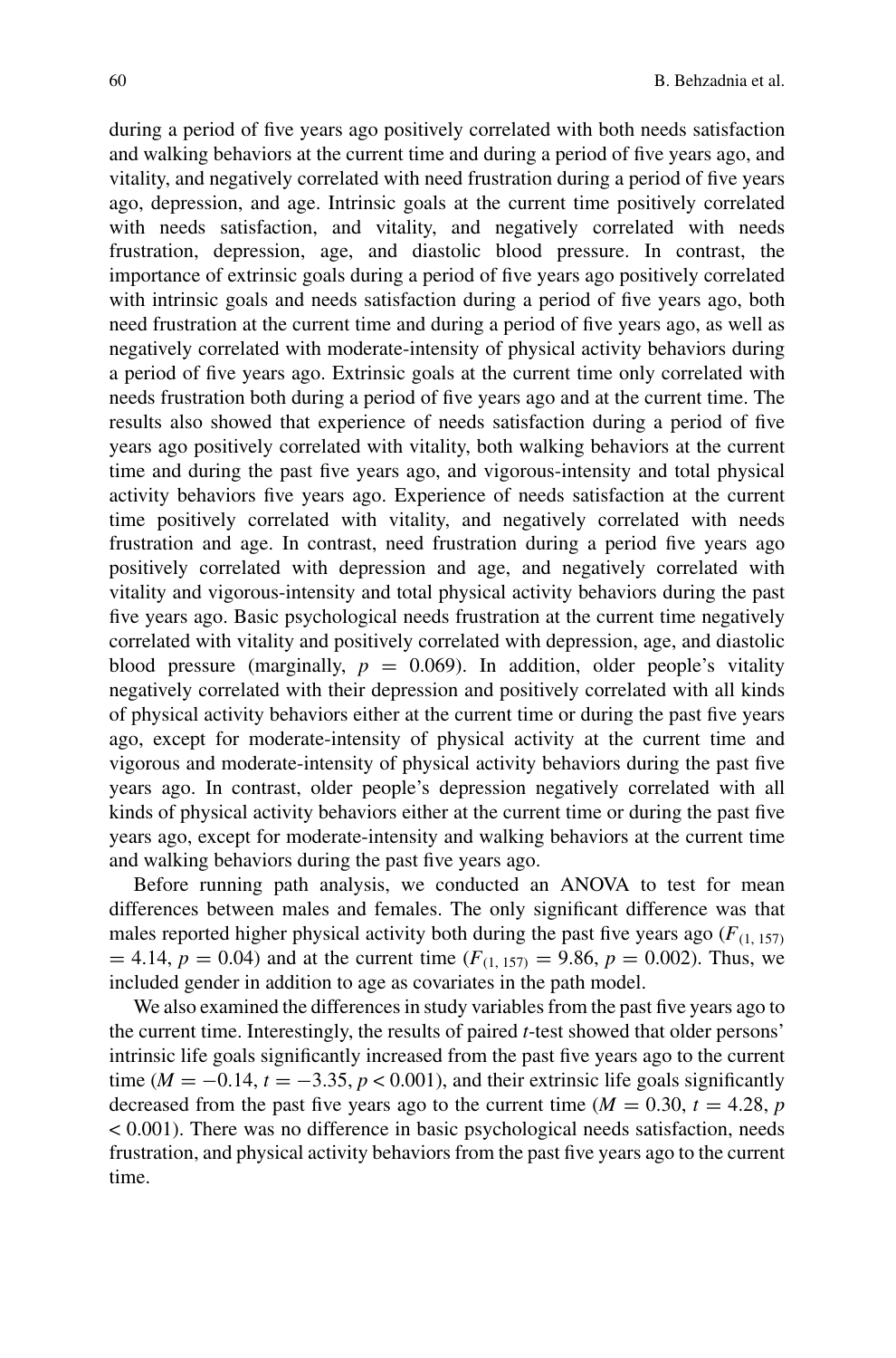We next tested hypotheses 1 and 2 through a full path analysis. In hypothesis 1, we expected that intrinsic goals both during a period five years ago and at the current time to positively predict basic psychological needs satisfaction both during a period of five years ago and at the current time, respectively, which in turn, would predict physical activity behaviors both during the period five years ago and at the current time, vitality, and physical well-being (BMI, systolic and diastolic blood pressure; Hypothesis 1a). We also expected that extrinsic goals both during a period of five years ago and at the current time predict positively needs frustration both during a period of five years ago and at the current time, respectively, which in turn, would predict negatively physical activity behaviors both during a period of five years ago and at the current time, vitality, and physical well-being, and positively predict depression (Hypothesis 1b).

The results of path analysis initially were not satisfactory,  $\chi^2(57) = 83.86$ ,  $p =$ 0.012, CFI = 0.95, RMSEA = 0.11 (0.037, 0.111), SRMR = 0.05. Thus, we adjusted the proposed model based on modification indices. The modification indices suggested several paths in order to increase fit indices, for example, direct and positive path from intrinsic goals during a period of five years ago to physical activity behaviors during a period of five years ago; direct and negative path from intrinsic goals during a period of five years ago to needs frustration at the current time; direct and positive path from extrinsic goals during a period of five years ago to depression, and direct and negative path from extrinsic goals at the current time to depression (see Fig. [4.1\)](#page-15-0). These modifications were also theoretically aligned with SDT propositions (Ryan & Deci, [2017\)](#page-23-0). After adding paths to the model the fit indices yielded a good model,  $\chi^2$  (48) = 53.29, *p* = 0.28, CFI = 0.99, TLI = 0.97, RMSEA =  $0.037$  (0.000, 0.085), SRMR = 0.04 (see Fig. [4.1\)](#page-15-0). As shown in Fig. [4.1,](#page-15-0) intrinsic goals positively strongly predicted basic psychological needs satisfaction and negatively predicted needs frustration during a period of five years ago. Intrinsic and extrinsic life goals during a period of five years ago positively predicted intrinsic and extrinsic life goals at the current time, respectively. Extrinsic goals at the current time positively predicted needs frustration at the current time. Basic psychological needs satisfaction and needs frustration at the current time were predicted by their needs satisfaction and needs frustration during a period of five years ago, respectively. Basic psychological needs satisfaction during a period of five years ago also negatively predicted basic psychological needs frustration at the current time. Interestingly, the results showed that physical activity behaviors during a period of five years ago were predicted positively by intrinsic goals, and that of physical activity behavior negatively predicted needs frustration at the current time. Subjective vitality and depression were predicted by needs satisfaction and needs frustration at the current time, respectively. More interestingly, older persons' extrinsic goals during a period five years ago positively predicted their depression, but their extrinsic goals at the current time negatively predicted depression. Older persons' physical activity behaviors at the current time, as well as systolic and diastolic blood pressure and BMI were not predicted by the study variables.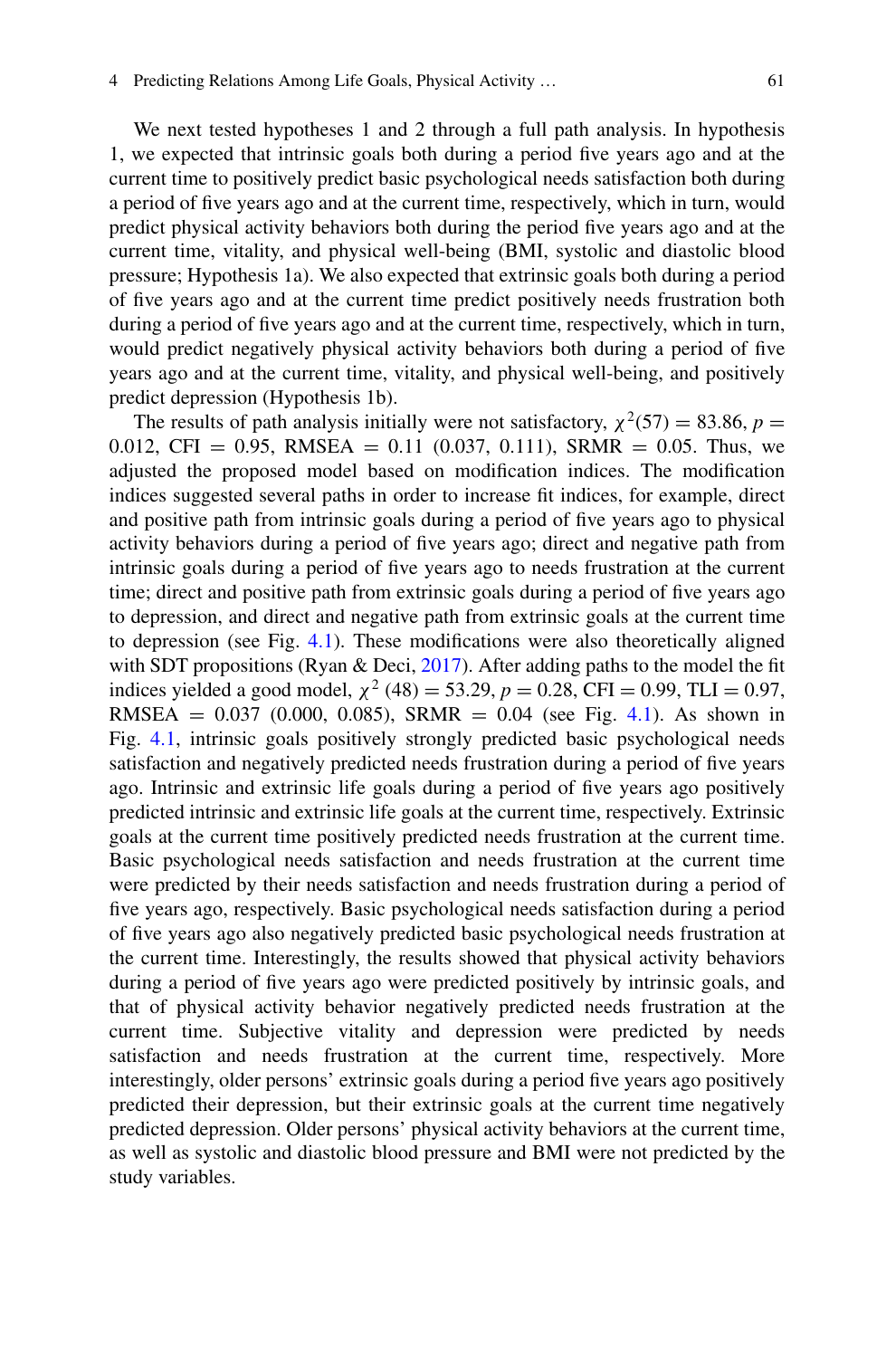<span id="page-15-0"></span>

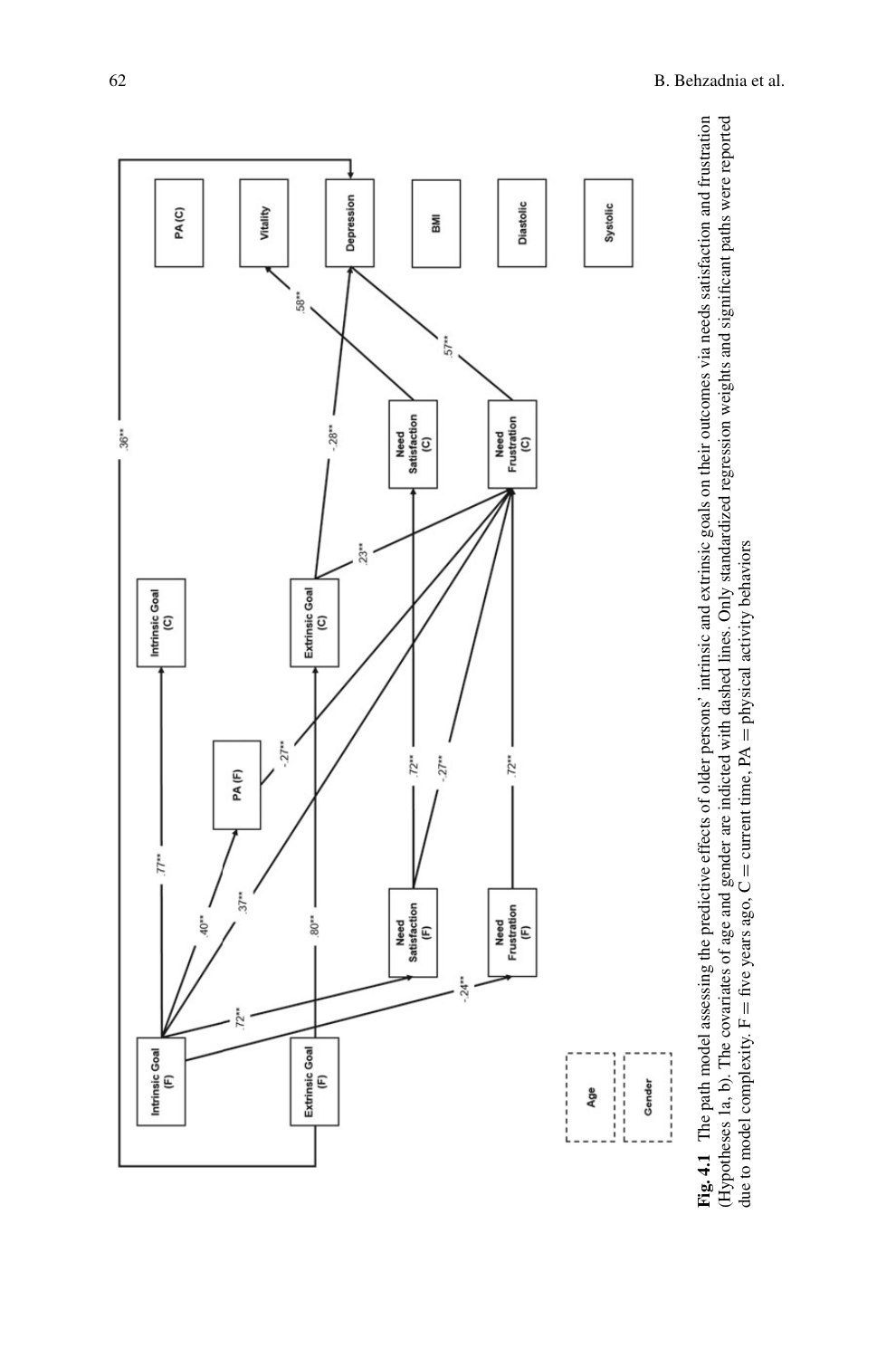Next, we examined the indirect effects of life goals on health-related physical activity, and outcomes of physical and psychological well-being via the mediating roles of basic psychological needs. That is, we expected that intrinsic goals both during a period five years ago and at the current time would predict health behaviors and wellness, mediated by satisfaction of the basic psychological needs either during a period five years ago or at the current time (Hypothesis 2a); and extrinsic goals both during a period five years ago and at the current time would predict lower levels of physical activity behaviors and ill-being, mediated by frustration of the basic psychological needs either during a period five years ago or at the current time (Hypothesis 2b; see Table [4.2\)](#page-16-0). Consistent with hypothesis 2a, intrinsic goals during a period five years ago via the mediating role of needs satisfaction both during a period five years ago and at the current time predicted vitality. Interestingly, intrinsic goals during a period of five years ago also, via the mediating role of needs satisfaction during a period of five years ago and needs frustration at the current time, negatively predicted depression. This is an exploratory finding of the current research that how both basic needs satisfaction and needs frustration would play mediational roles between intrinsic goals and ill-being concurrently, which also expected by GCT. Moreover, intrinsic goals during a period of five years ago via the mediating role of needs frustration both during a period of five years ago and at the current time negatively predicted depression. Interestingly, intrinsic goals during a period of five years ago negatively predicted depression via the mediating role of physical activity behaviors during a period of five years ago and needs frustration at the current time. In contrast, and consistent with Hypothesis 2b, extrinsic goals during a period of five years ago through the mediating roles of extrinsic goals and needs frustration at the current time predicted depression. Extrinsic goals also indirectly predicted depression via the frustration of basic psychological needs (see Table [4.2\)](#page-16-0).

| Indirect effect                                                                                                                                   | B                      | 95% CI         |
|---------------------------------------------------------------------------------------------------------------------------------------------------|------------------------|----------------|
| Intrinsic goals (F) $\rightarrow$ needs satisfaction (F) $\rightarrow$ needs<br>satisfaction $(C) \rightarrow$ vitality (Hypothesis 2a)           | 0.30<br>p < 0.001      | 0.23, 0.74     |
| Intrinsic goals (F) $\rightarrow$ needs satisfaction (F) $\rightarrow$ needs frustration<br>$(C) \rightarrow$ depression (Hypothesis 2a)          | $-0.11$<br>$p = 0.015$ | $-0.39, -0.09$ |
| Intrinsic goals (F) $\rightarrow$ needs frustration (F) $\rightarrow$ needs frustration<br>$(C) \rightarrow$ depression (Hypothesis 2a)           | $-0.10$<br>$p = 0.043$ | $-0.37, -0.06$ |
| Intrinsic goals (F) $\rightarrow$ physical activity behaviors (F) $\rightarrow$ needs<br>frustration (C) $\rightarrow$ depression (Hypothesis 2a) | $-0.06$<br>$p = 0.04$  | $-0.15, -0.01$ |
| Extrinsic goals (F) $\rightarrow$ extrinsic goal (C) $\rightarrow$ needs frustration<br>$(C) \rightarrow$ depression (Hypothesis 2b)              | 0.11<br>$p = 0.03$     | 0.03, 0.26     |
| Extrinsic goals (C) $\rightarrow$ needs frustration (C) $\rightarrow$ depression<br>(Hypothesis 2b)                                               | 0.13<br>$p = 0.03$     | 0.04, 0.31     |

<span id="page-16-0"></span>**Table 4.2** Indirect effects of life goals on older persons' outcomes through needs satisfaction and frustration

*Notes*  $F =$  five years ago,  $C =$  current time. Bias-corrected 95% confidence intervals (bootstrap samples = 5000). Only significant indirect effects were reported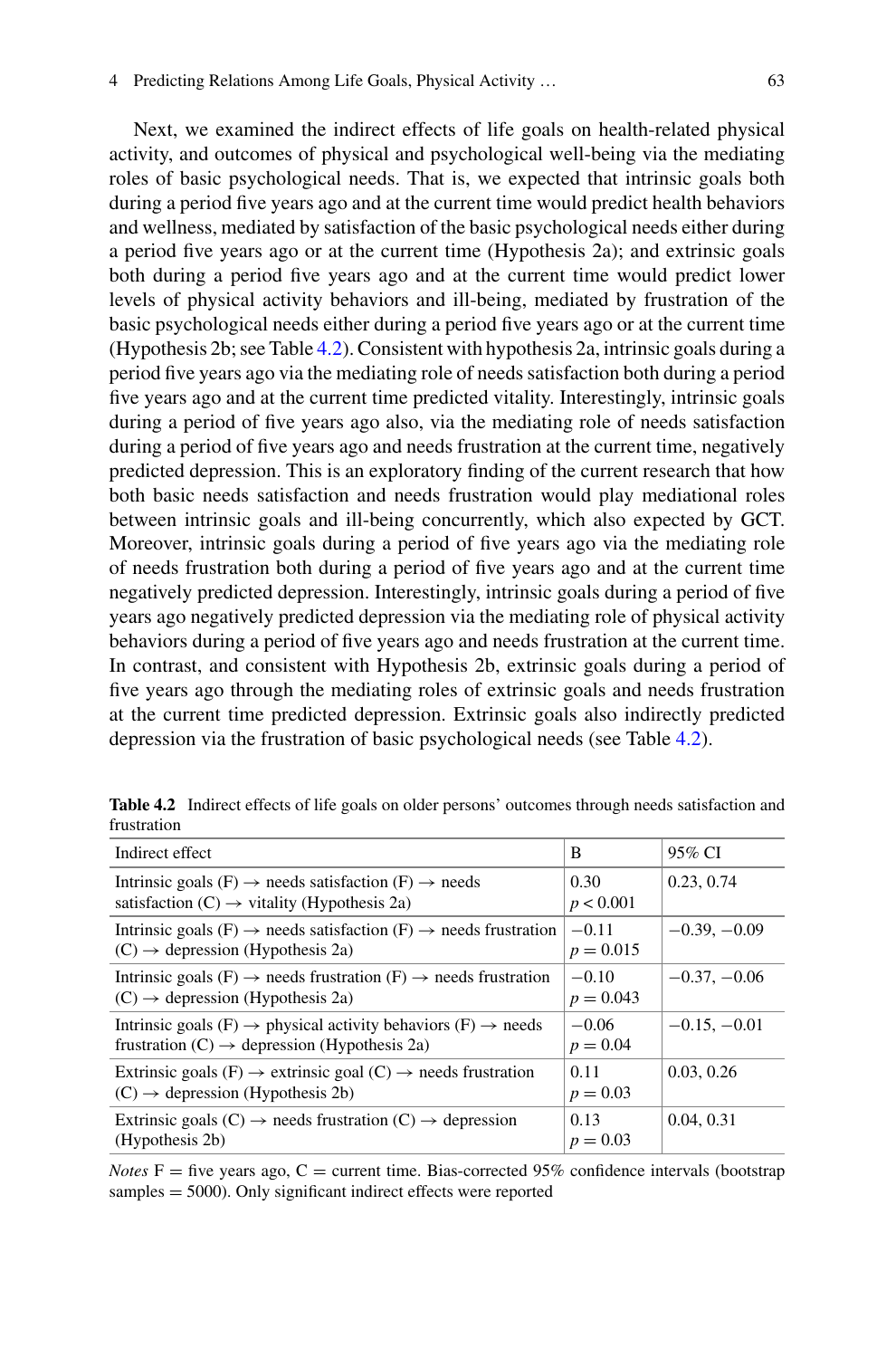# **4.4 Discussion**

As people get older, an important question for them is how to live and place value in different goal contents to experience greater well-being. There is some indication that focusing on huge amounts of money, for example, is not an effective way of attaining well-being, but that pursuing and obtaining other goals may provide effective paths (Ryan & Deci, [2000\)](#page-23-14). Still, there has been relatively little understanding about how and why older people pursue different life goals in attempt to experience well-being, either in a short-term period or a long-term period.

The present findings indicate that when older people place importance on intrinsic goals, they feel more satisfaction of their basic psychological needs resulting in higher health-related physical activity behaviors and greater well-being. In contrast, when older persons place importance on extrinsic goals, it results in feeling frustration of basic psychological needs and increased depression, and therefore has costs for well-being. Thus, supporting the SDT (Deci & Ryan, [2000;](#page-21-0) Ryan & Deci, [2017\)](#page-23-0) proposition, the more an older person values and prioritizes intrinsic goals relative to extrinsic goals, the higher will be his or her well-being. In contrast, the more elderly people place relative importance or value on extrinsic goals, the lower will be their well-being, and the higher will be their ill-being.

In alignment with SDT's propositions (Ryan & Deci,  $2017$ ), we found that the positive relation between intrinsic life goals and well-being was largely a function of satisfaction of basic psychological needs. Interestingly, we found that when people value intrinsic goals, it resulted in more satisfaction of basic psychological needs, and therefore, decreases in ill-being (i.e., depression). Thus, the current finding adds to the literature in SDT and aging (Kasser & Ryan, [1996;](#page-22-8) Niemiec, Ryan, & Deci, [2009;](#page-23-15) Niemiec, Ryan, Deci, & Williams, [2009;](#page-23-16) Van Hiel & Vansteenkiste, [2009\)](#page-24-8), indicating that valuing intrinsic goals was associated with greater well-being via the satisfaction of basic psychological needs. Also of interest is that when older people felt their social contexts provided environments that are likely to increase satisfaction of basic psychological needs, it resulted in greater healthy behaviors and wellness. In contrast, we found that the relation between extrinsic life goals and ill-being was a function of the frustration of basic psychological needs. This finding also adds to the current literature in SDT and aging (Kasser, [2002;](#page-22-9) Niemiec, Ryan, Deci, & Williams, [2009;](#page-23-16) Van Hiel & Vansteenkiste, [2009;](#page-24-8) Unanue, Dittmar, Vignoles, & Vansteenkiste, [2014\)](#page-23-17). That is, pursuing extrinsic life goals would associate with ill-being through the frustration of basic psychological needs.

In addition, we found that older adults' extrinsic life goals significantly decreased from the past five years to the current time, and that, intrinsic goals significantly increased over the past five years. Specifically, older persons' extrinsic goals five years ago positively related to their depression, but with getting older, the older adults' extrinsic goals at the current time negatively related to their depression. This is an important result from this research: with increasing age, people place less importance or value on extrinsic goals. In other words, it seems that with increasing age, people tend to put importance or value more on intrinsic goals versus extrinsic goals, and this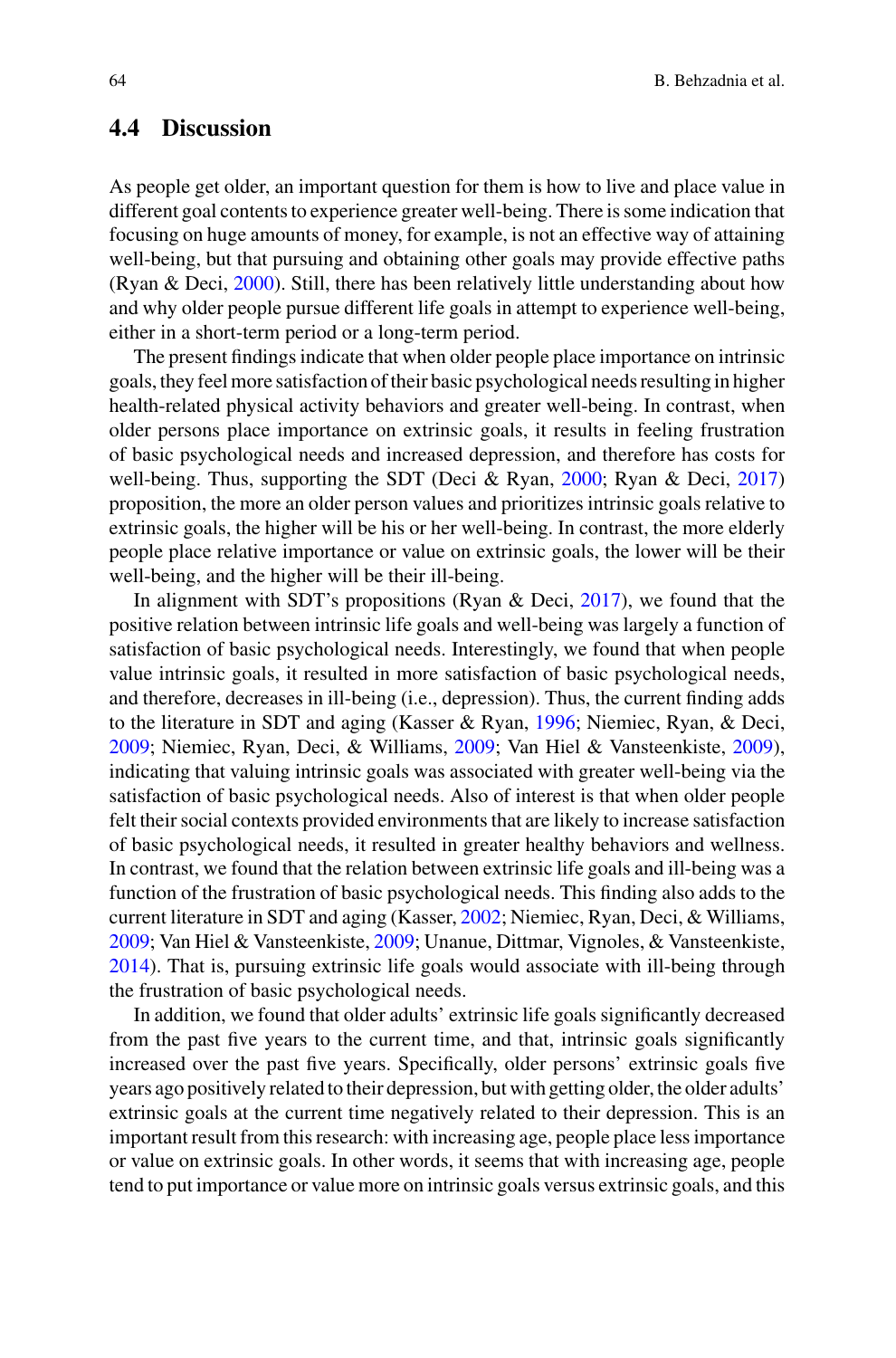pattern should relate to decreases in their ill-being. Research also showed that people change their life goals or aspirations over time, and these changes were mediated by basic psychological needs (Kasser et al., [2014\)](#page-22-11). Furthermore, and importantly, in terms of aging, this research highlighted that older people tend to change their pursuits of intrinsic and extrinsic life goals, and over time they tend to contribute to their societies, personally develop and learn many new things, form new or close relationships, and pursue healthy habits, rather than chase fame, money, or physical appearance.

# *4.4.1 An SDT Approach to Healthy Aging*

Healthy aging emphasizes aging *well* through the promotion of psychological factors as well as positive social and community contribution (Hill, [2005\)](#page-22-12). In this SDT-based research, we provided a more comprehensive way not only to age healthily through the effects of physical activity behaviors on wellness but also to age positively; that is, valuing intrinsic life goals (e.g., pursue healthy life style or community contribution) rather than valuing extrinsic life goals (e.g., to be admired by others) would increase elderly people's health behaviors and well-being through the satisfaction of basic psychological needs. In other words, if older people place more value or importance on intrinsic life goals, they would likely experience greater psychological well-being, and experience less ill-being and even less diseases related to sedentary or physically inactive behaviors. At the same time, when older people place relatively less value or importance on extrinsic goals, they more likely experience less ill-being, as a result of feeling less frustration of their basic psychological needs.

Although we found relations between life goals and well-being, we did not find a relation of study variables with physical well-being symptoms (i.e., BMI and systolic blood pressure). We only found negative relations between intrinsic life goals at the current time and diastolic blood pressure. This, however, is a very important result as it suggested placing more value on intrinsic goals in order to have lower (and more normal) diastolic blood pressure. In other words, when older adults put greater importance on intrinsic goals, they experienced greater diastolic blood pressure, an important indicator of physical health. The results also showed that older adults' basic psychological needs frustration at the current time marginally positively correlated with diastolic blood pressure  $(p = 0.069)$ . This is also an important result that highlighted needs frustration's role in increasing diastolic blood pressure, an indicator of increased physical illness. This important result is consistent with related previous research, showing that increased autonomy-supportive behaviors from partners was associated with lower diastolic blood pressure (Weinstein, Legate, Kumashiro, & Ryan, [2016\)](#page-24-11). This result is important because high blood pressure, can damage blood vessel walls over time, and result in coronary artery diseases. As one gets older, systolic and diastolic blood pressure are among the most important predictors of death related to coronary heart diseases (e.g., Pinto, [2007\)](#page-23-18). Therefore, in this research we found initial evidence that not only do intrinsically-orientated life goals relate to the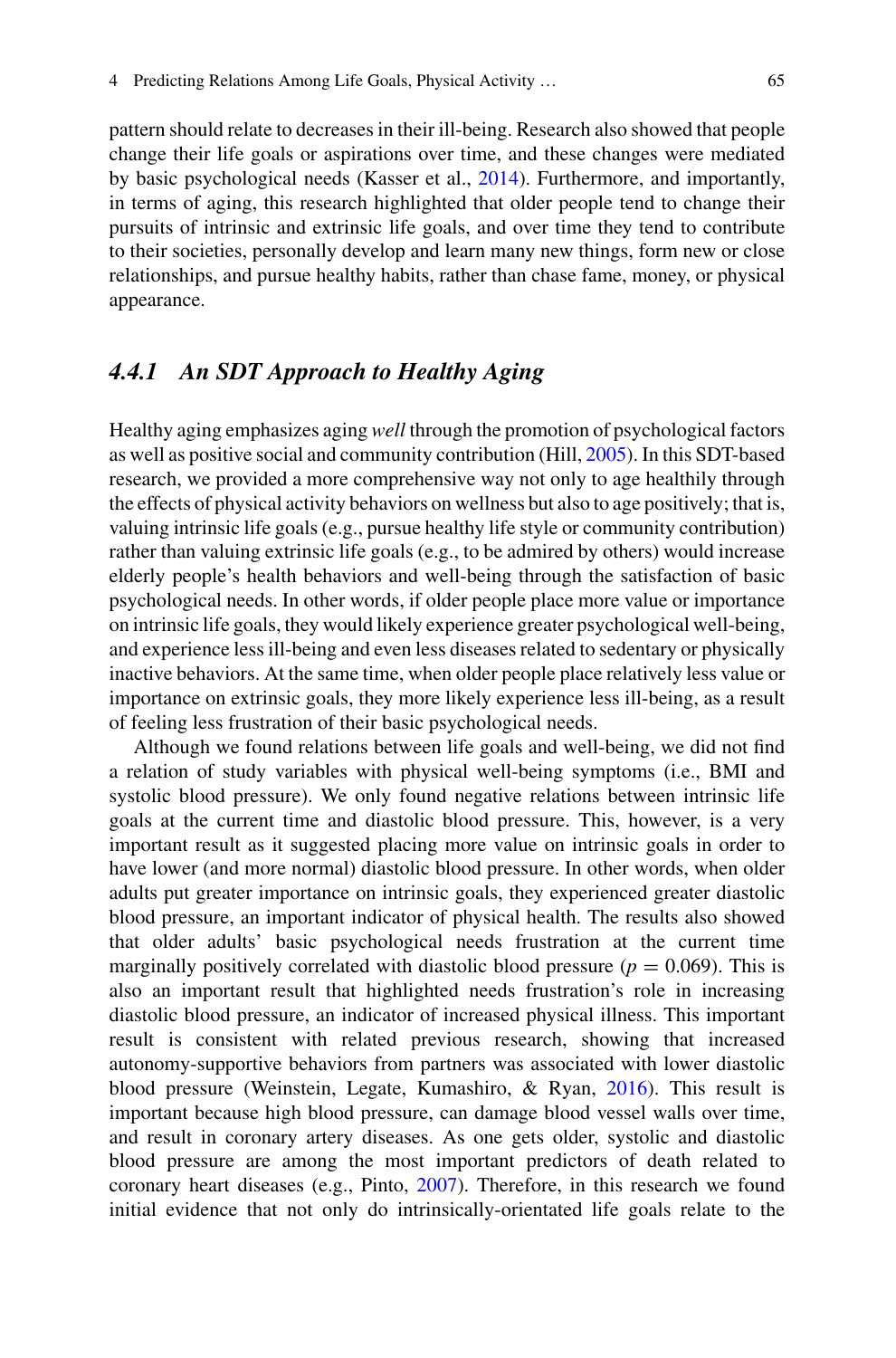satisfaction of basic psychological needs, health-related physical activity behaviors, and psychological well-being (e.g., vitality), but also to better physical health (e.g., diastolic blood pressure). This research provides an initial map in relation to SDT and healthy aging: Pursuing intrinsic life goals provides pathways toward an active and healthy aging process.

# *4.4.2 Practical Implications*

This research examined the relation of older persons' life goals and basic psychological needs with health-related physical activity behaviors and physical and psychological well-being. The rationale of this research is that older adults' life goals and basic psychological needs are key factors in predicting health and well-being outcomes (Ryan & Deci, [2017,](#page-23-0) [2019\)](#page-23-7). Hence, the value or importance that older persons place on different life goals and their experience of basic psychological needs satisfaction are important regarding health variables. By examining the predictive role of life goals and basic psychological needs, the emphasis is on elderly persons' health and well-being outcomes, and how to experience healthy and positive aging process. These important findings can be considered as a crucial social-contextual and lifestyle contribution that adds to the current research literature of SDT and aging.

Current findings clearly showed that valuing the importance on intrinsic life goals is likely to influence older adults' needs satisfaction, health-related physical activities, and physical and psychological wellness. However, it is important to note that older people put differing importance on each type of life goal, and this importance on both life goals would relate initially to their basic psychological needs satisfaction, but pursuing intrinsic goals constantly would result in needs satisfaction and wellness over time, and in contrast, pursuing extrinsic life goals would result in frustration of basic psychological needs and ill-being over time. Pursuits of extrinsic goals would also incur costs to elderly persons' physical well-being. Therefore, enhancing older people's awareness of the importance of intrinsic life goals relative to extrinsic life goals would likely increase health-relevant physical activity behaviors and experiences of wellness.

# *4.4.3 Limitations and Conclusion*

The present research has a number of noteworthy limitations. First, this research is cross-sectional, so it is impossible to make casual conclusions. Methodologically, in order to make more trust-worthy conclusions, casual data are needed. Although we suggested that older people's placing importance on intrinsic or extrinsic goals would relate differently to their basic psychological needs satisfaction or frustration, and in turn to their health and wellness, it is important to investigate older people's beliefs about the likelihood of attaining each type of goals in relation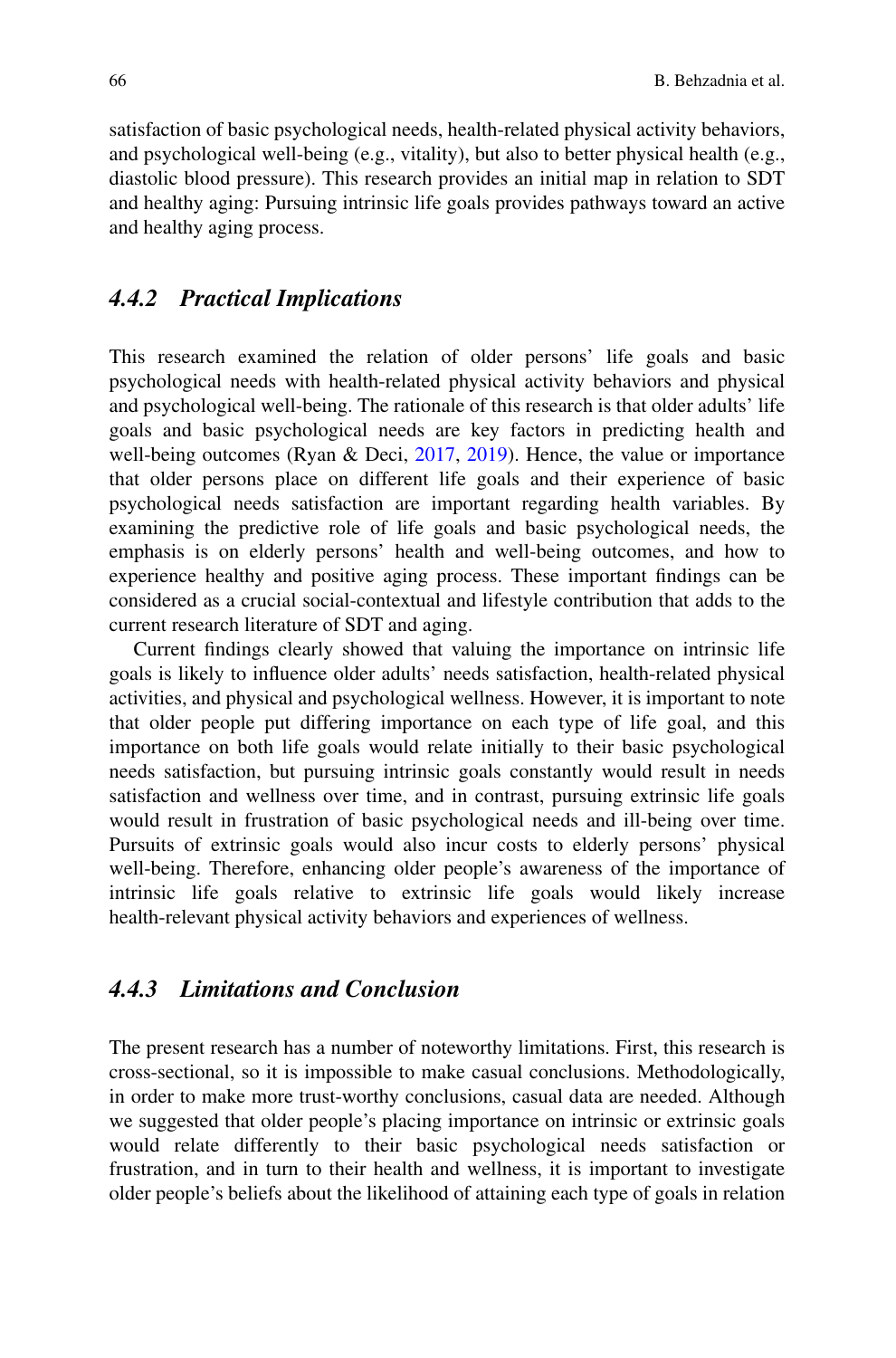to their basic psychological needs satisfaction, and their physical and psychological wellness outcomes (Deci & Ryan, [2000\)](#page-21-0). Furthermore, we only tapped a small set of indicators of psychological well-being and ill-being (vitality and depression), and it will also be important to examine other well-being outcomes that are important in aging research, such as older people's *meaning in life*, as meaning in life is an important lifelong process at every point of the life course (Wong, [2012\)](#page-24-12).

SDT would also argue that culture would play an important role in people's goal contents and the experience of needs satisfaction versus needs frustration (Ryan, Di Domenico, Ryan, & Deci, [2017\)](#page-23-19). This culture would shape healthy aging through particular values (Gergen  $\&$  Gergen, [2001\)](#page-22-14). Therefore, we suggest that future research investigate the effect of culture; that is, examine how social contexts (by way of need-supportive versus need-thwarting environments) would determine both elderly persons' intrinsic and extrinsic life goals and their basic psychological needs satisfaction and needs frustration, as well as their healthy behaviors and wellness.

In addition, based on SDT, the continuum from autonomous motivation to controlled motivation and amotivation are important mediators in the relations between life goals and basic psychological needs with outcomes of health and wellness (Ryan & Deci, [2017\)](#page-23-0). More importantly, how people motivationally (autonomous vs. controlled) place value or importance on intrinsic and extrinsic life goals would provide crucial findings relevant to their basic psychological needs and outcomes. For example, whether older adults pursue intrinsic goals for controlled reasons or whether they pursue extrinsic goals for more autonomous reasons, and how each would relate to their outcomes are important questions to examine. It is also important to do longitudinal studies, for example, investigating older persons in a 10-year period, from age 50 to 60 years old, or from 60 to 70 years old or older, with data collected at mid-points as well. In addition, longitudinal studies are needed to examine changes in life goals related to social contexts, and how social contexts by supporting versus thwarting of basic psychological needs would affect elderly people's value of life goals and outcomes of well- and ill-being. By examining these, it is possible to know how physical activity behaviors would be influenced by each type of life goals, as well as whether motivational self-regulations (autonomous vs. controlled motivation) would mediate the relation between life goals and basic psychological needs with physical activity behaviors.

Finally, the findings in this research provide an initial mapping of an important area; how older people's intrinsic and extrinsic life goals as well as their basic psychological needs satisfaction or frustration would shape their physical and psychological wellness. More specifically, the evidence suggests that when older adults place importance on intrinsic life goals, it results in enhancing healthy behaviors and their physical and psychological wellness, whereas, when they place importance on extrinsic life goals, it results in decreasing physical well-being and increasing depression. Moreover, experiences of psychological needs satisfaction in the society would enhance healthy behaviors and physical and psychological wellness; whereas, experiences of needs frustration would increase ill-being and decrease physical well-being.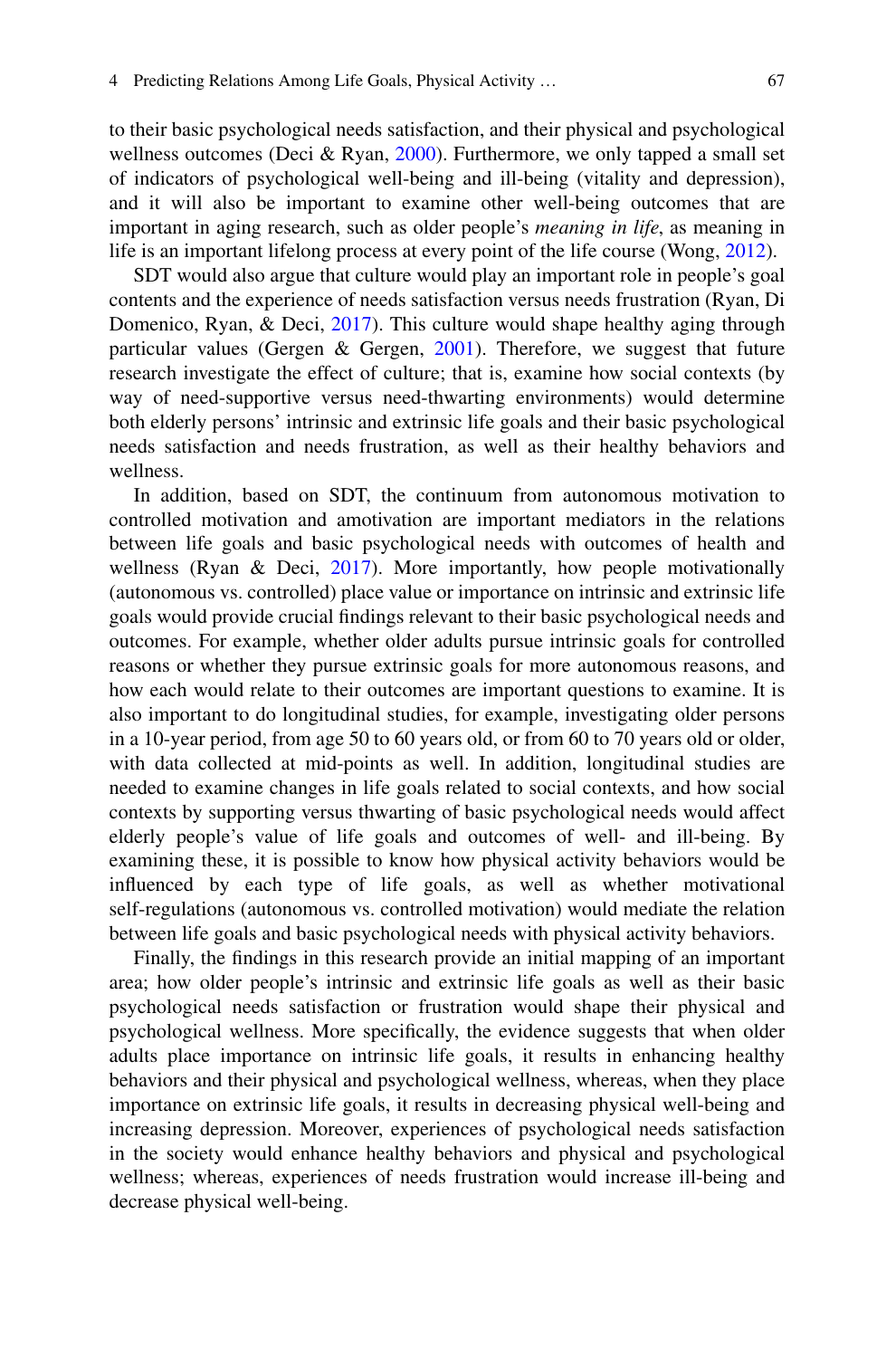# **References**

- <span id="page-21-7"></span>Ahmadi, B., Amini Sanii, N., Bani, F., & Bakhtari, F. (2018). Predictors of physical activity in older adults in Northwest of Iran. *Elderly Health Journal, 4*(2), 75–80.
- <span id="page-21-19"></span>Allison, P. D. (2003). Missing data techniques for structural equation modeling. *Journal of Abnormal Psychology, 112*(4), 545–557.
- <span id="page-21-8"></span>Antunes, R., Couto, N., Monteiro, D., Moutão, J., Marinho, D., & Cid, L. (2018). Goal content for the practice of physical activity and the impact on subjective well-being in older adults. *Journal of Aging Science, 6*(1), 1–6.
- <span id="page-21-3"></span>Baltes, P. B. (1987). Theoretical propositions of life-span developmental psychology: On the dynamics between growth and decline. *Developmental Psychology, 23*(5), 611–625.
- <span id="page-21-4"></span>Baltes, P. B., Staudinger, U. M., & Lindenberger, U. (1999). Lifespan psychology: Theory and application to intellectual functioning. *Annual Review of Psychology, 50*(1), 471–507.
- <span id="page-21-11"></span>Bartholomew, K. J., Ntoumanis, N., Ryan, R. M., Bosch, J. A., & Thøgersen-Ntoumani, C. (2011). Self-determination theory and diminished functioning: The role of interpersonal control and psychological need thwarting. *Personality and Social Psychology Bulletin, 37*(11), 1459–1473.
- <span id="page-21-2"></span>Bauman, A., Merom, D., Bull, F. C., Buchner, D. M., & Fiatarone Singh, M. A. (2016). Updating the evidence for physical activity: Summative reviews of the epidemiological evidence, prevalence, and interventions to promote "active aging." *The Gerontologist, 56*(S2), S268–S280.
- <span id="page-21-5"></span>Beard, J. R., Officer, A., de Carvalho, I. A., Sadana, R., Pot, A. M., Michel, J. P., ..., Thiyagarajan, J. A. (2016). The World report on aging and health: A policy framework for healthy aging. *The Lancet*, *387*(10033), 2145–2154.
- <span id="page-21-12"></span>Behzadnia, B., Adachi, P. J., Deci, E. L., & Mohammadzadeh, H. (2018). Associations between students' perceptions of physical education teachers' interpersonal styles and students' wellness, knowledge, performance, and intentions to persist at physical activity: A self-determination theory approach. *Psychology of Sport and Exercise, 39,* 10–19.
- <span id="page-21-17"></span>Behzadnia, B., Ahmadi, M., & Kashtidar, M. (2013). The relationship between perceptions of parent autonomy-supportive with indices of well-being in athlete male students: A self-determination theory approach. *Journal of Research on University Sport, 1*(3), 93–108.
- <span id="page-21-13"></span>Behzadnia, B., & Ryan, R. M. (2018). Eudaimonic and hedonic orientations in physical education and their relation with motivation and wellness. *International Journal of Sport Psychology, 49*(5), 363–385.
- <span id="page-21-15"></span>Booth,M. (2000). Assessment of physical activity: An international perspective.*Research Quarterly for Exercise and Sport, 71*(sup2), 114–120.
- <span id="page-21-10"></span>Brown, T. C., Fry, M. D., & Moore, E. W. G. (2017). A motivational climate intervention and exercise-related outcomes: A longitudinal perspective. *Motivation Science, 3*(4), 337–353.
- <span id="page-21-14"></span>Chen, B., Vansteenkiste, M., Beyers, W., Boone, L., Deci, E. L., Van der Kaap-Deeder, J., ..., Ryan, R. M. (2015). Basic psychological need satisfaction, need frustration, and need strength across four cultures. *Motivation and Emotion, 39*(2), 216–236.
- <span id="page-21-16"></span>Craig, C. L., Marshall, A. L., Sjöström, M., Bauman, A. E., Booth, M. L., Ainsworth, B. E., ..., Oja, P. (2003). International physical activity questionnaire: 12-country reliability and validity. *Medicine & Science in Sports & Exercise, 35*(8), 1381–1395.
- <span id="page-21-6"></span>Daskalopoulou, C., Stubbs, B., Kralj, C., Koukounari, A., Prince,M., & Prina, A.M. (2017). Physical activity and healthy aging: A systematic review and meta-analysis of longitudinal cohort studies. *Aging Research Reviews, 38,* 6–17.
- <span id="page-21-1"></span>Deci, E. L. (1975). *Intrinsic motivation*. New York: Plenum Press.
- <span id="page-21-18"></span>Deci, E. L., La Guardia, J. G., Moller, A. C., Scheiner, M. J., & Ryan, R. M. (2006). On the benefits of giving as well as receiving autonomy support: Mutuality in close friendships. *Personality and Social Psychology Bulletin, 32*(3), 313–327.
- <span id="page-21-9"></span>Deci, E. L., & Ryan, R. M. (1985). *Intrinsic motivation and self-determination in human behavior*. New York: Plenum Press.
- <span id="page-21-0"></span>Deci, E. L., & Ryan, R. M. (2000). The "what" and "why" of goal pursuits: Human needs and the self-determination of behavior. *Psychological Inquiry, 11*(4), 227–268.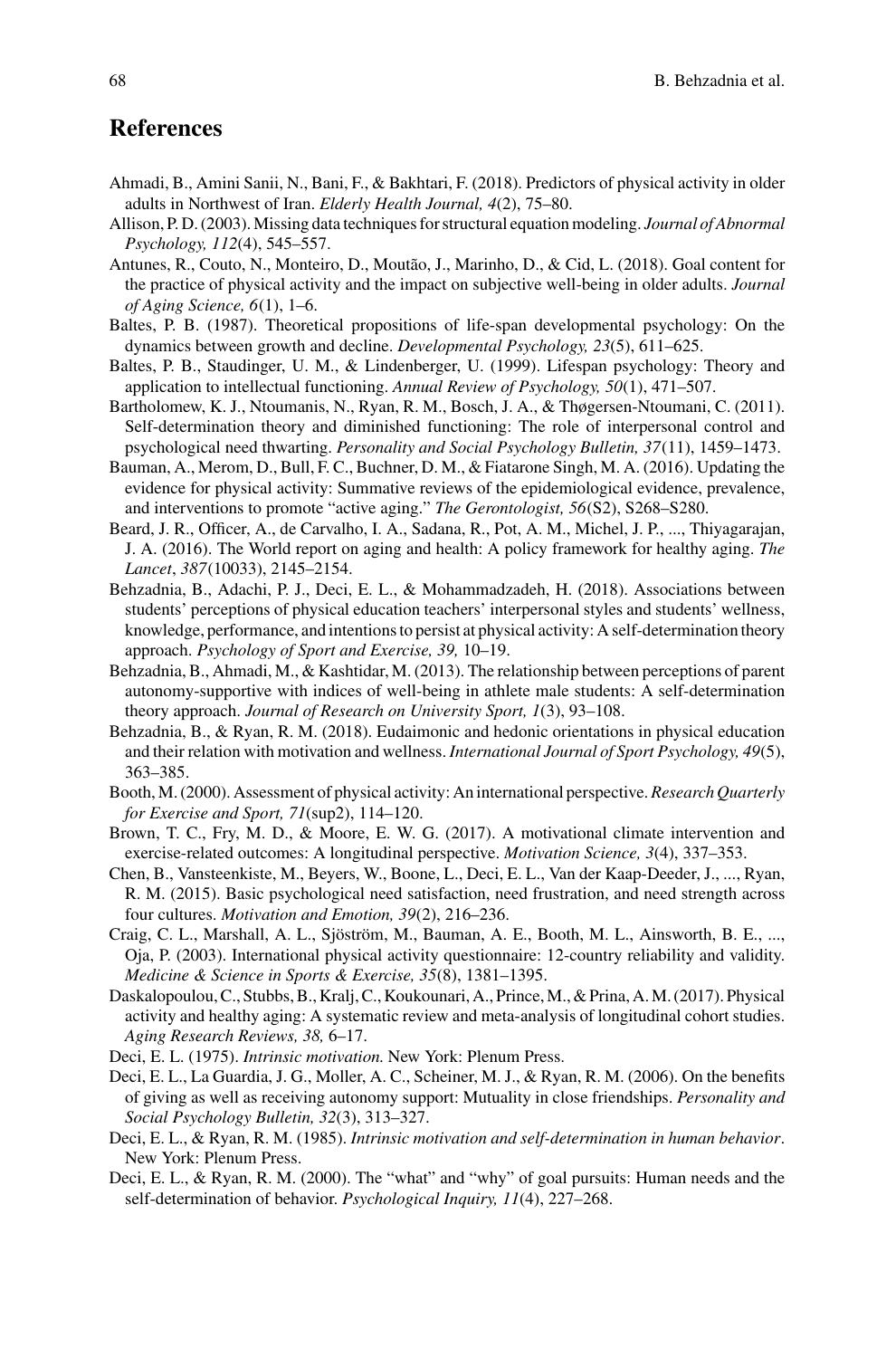- <span id="page-22-5"></span>Ethisan, P., Somrongthong, R., Ahmed, J., Kumar, R., & Chapman, R. S. (2017). Factors related to physical activity among the elderly population in rural Thailand. *Journal of Primary Care & Community Health, 8*(2), 71–76.
- <span id="page-22-1"></span>Ferrand, C., Martinent, G., & Durmaz, N. (2014). Psychological need satisfaction and well-being in adults aged 80 years and older living in residential homes: Using a self-determination theory perspective. *Journal of Aging Studies, 30,* 104–111.
- <span id="page-22-14"></span>Gergen, M. M., & Gergen, K. J. (2001). Positive aging: New images for a new age. *Aging International, 27*(1), 3–23.
- <span id="page-22-6"></span>Gunnell, K. E., Crocker, P. R., Mack, D. E., Wilson, P. M., & Zumbo, B. D. (2014). Goal contents, motivation, psychological need satisfaction, well-being and physical activity: A test of selfdetermination theory over 6 months. *Psychology of Sport and Exercise, 15*(1), 19–29.
- <span id="page-22-12"></span>Hill, R. D. (2005). *Positive aging: A guide for mental health professionals and consumers*. New York: WW Norton.
- <span id="page-22-3"></span>Hupin, D., Roche, F., Gremeaux, V., Chatard, J. C., Oriol, M., Gaspoz, J. M., ..., Edouard, P. (2015). Even a low-dose of moderate-to-vigorous physical activity reduces mortality by 22% in adults aged ≥ 60 years: A systematic review and meta-analysis. *British Journal of Sports Medicine, 49*(19), 1262–1267.
- <span id="page-22-9"></span>Kasser, T. (2002). Sketches for a self-determination theory of values. In E. L. Deci & R. M. Ryan (Eds.), *Handbook of self-determination research* (pp. 123–140). Rochester, NY: University of Rochester Press.
- <span id="page-22-11"></span>Kasser, T., Rosenblum, K. L., Sameroff, A. J., Deci, E. L., Niemiec, C. P., Ryan, R. M., ..., Hawks, S. (2014). Changes in materialism, changes in psychological well-being: Evidence from three longitudinal studies and an intervention experiment. *Motivation and Emotion, 38*(1), 1–22.
- <span id="page-22-8"></span>Kasser, T., & Ryan, R. M. (1996). Further examining the American dream: Differential correlates of intrinsic and extrinsic goals. *Personality and Social Psychology Bulletin, 22*(3), 280–287.
- <span id="page-22-10"></span>Kasser, T., & Ryan, R. M. (2001). Be careful what you wish for: Optimal functioning and the relative attainment of intrinsic and extrinsic goals. In P. Schmuck & K. M. Sheldon (Eds.), *Life goals and well-being: Towards a positive psychology of human striving* (pp. 116–131). Ashland, OH, US: Hogrefe & Huber Publishers.
- <span id="page-22-0"></span>Kasser, V. G., & Ryan, R. M. (1999). The relation of psychological needs for autonomy and relatedness to vitality, well-being, and mortality in a nursing home. *Journal of Applied Social Psychology, 29*(5), 935–954.
- <span id="page-22-15"></span>Katz, S. (2001). Growing older without aging? Positive aging, anti-ageism, and anti-aging. *Generation, 25*(4), 27–32.
- <span id="page-22-7"></span>Kirkland, R. A., Karlin, N. J., Stellino, M. B., & Pulos, S. (2011). Basic psychological needs satisfaction, motivation, and exercise in older adults. *Activities, Adaptation & Aging, 35*(3), 81–196.
- <span id="page-22-2"></span>Koyanagi, A., Stubbs, B., Smith, L., Gardner, B., & Vancampfort, D. (2017). Correlates of physical activity among community-dwelling adults aged 50 or over in six low-and middle-income countries. *PLoS ONE, 12*(10), e0186992.
- <span id="page-22-18"></span>Malakouti, S. K., Pachana, N. A., Naji, B., Kahani, S., & Saeedkhani, M. (2015). Reliability, validity and factor structure of the CES-D in Iranian elderly. *Asian Journal of Psychiatry, 18,* 86–90.
- <span id="page-22-16"></span>Martos, T., & Kopp, M. S. (2012). Life goals and well-being: Does financial status matter? Evidence from a representative Hungarian sample. *Social Indicators Research, 105*(3), 561–568.
- <span id="page-22-17"></span>Martos, T., Szabó, G., & Rózsa, S. (2006). Az Aspirációs Index rövidített változatának pszichometriai jellemz}oi hazai mintán (Psychometric characteristics of the shortened aspiration index in a national sample). *Mentálhigiéné és Pszichoszomatika*, *7*, 171–192.
- <span id="page-22-4"></span>McPhee, J. S., French, D. P., Jackson, D., Nazroo, J., Pendleton, N., & Degens, H. (2016). Physical activity in older age: Perspectives for healthy aging and frailty. *Biogerontology, 17*(3), 567–580.
- <span id="page-22-13"></span>Minichiello, V., & Coulson, I. (2005). *Contemporary issues in gerontology: Promoting positive aging*. London: Allen & Unwin.
- <span id="page-22-19"></span>Muthen, L. K., & Muthen, B. (2012). *1998–2012. Mplus User's Guide (7th ed.)*. Los Angeles, CA: Muthen & Muthen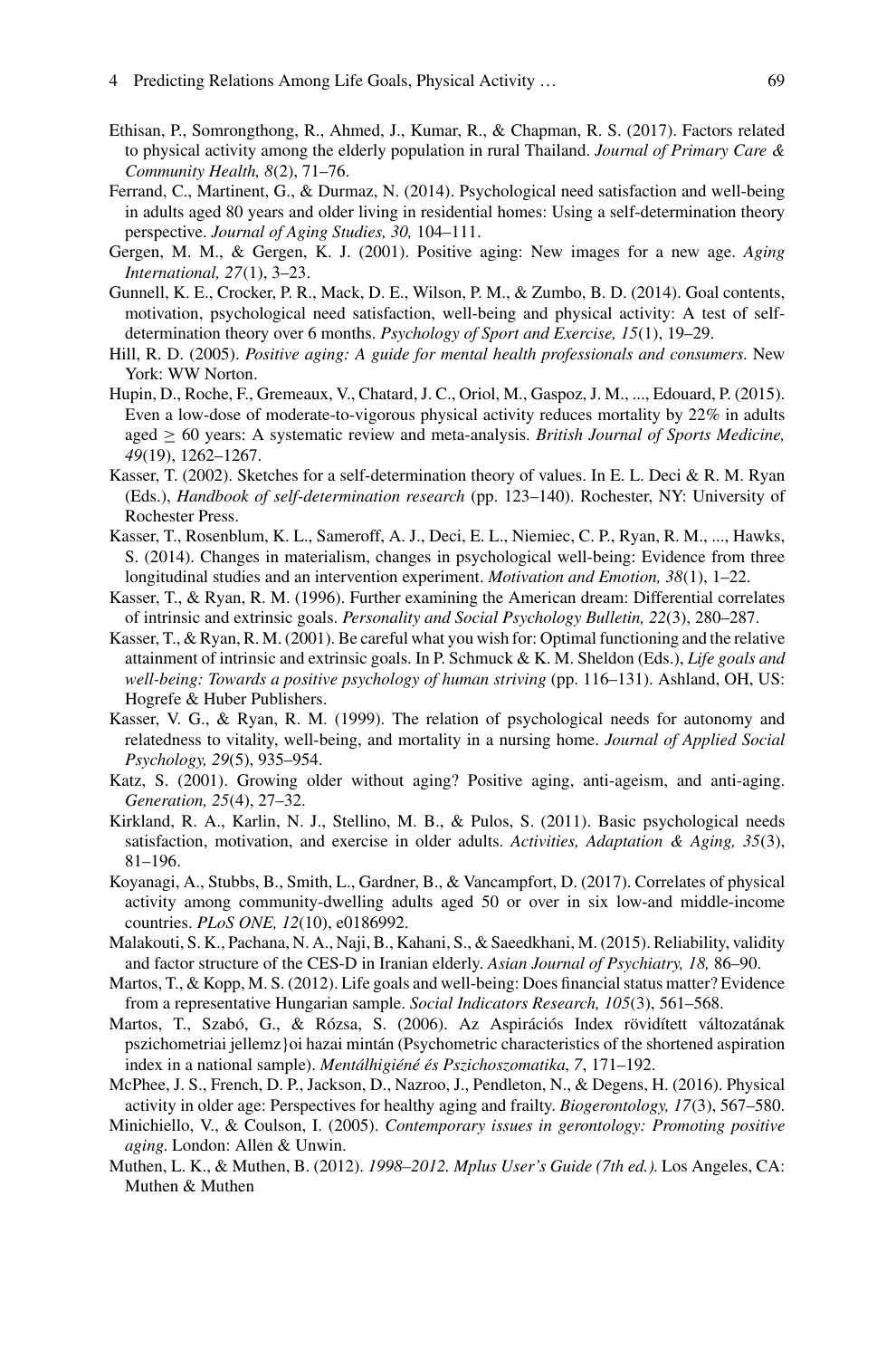- <span id="page-23-4"></span>Naderi, A., Safania, A. M., & Amritash, A. M. (2016). Determinant of the implementation of physical activities in elderly in Tehran. *Journal of Gerontology, 1*(2), 66–79.
- <span id="page-23-6"></span>Ng, J. Y., Ntoumanis, N., Thøgersen-Ntoumani, C., Deci, E. L., Ryan, R. M., Duda, J. L., &Williams, G. C. (2012). Self-determination theory applied to health contexts: A meta-analysis. *Perspectives on Psychological Science, 7*(4), 325–340.
- <span id="page-23-15"></span>Niemiec, C. P., Ryan, R. M., & Deci, E. L. (2009). The path taken: Consequences of attaining intrinsic and extrinsic aspirations in post-college life. *Journal of Research in Personality, 73*(3), 291–306.
- <span id="page-23-16"></span>Niemiec, C. P., Ryan, R. M., Deci, E. L., & Williams, G. C. (2009). Aspiring to physical health: The role of aspirations for physical health in facilitating long-term tobacco abstinence. *Patient Education and Counseling, 74*(2), 250–257.
- <span id="page-23-18"></span>Pinto, E. (2007). Blood pressure and aging. *Postgraduate Medical Journal, 83*(976), 109–114.
- <span id="page-23-13"></span>Radloff, L. S. (1977). The CES-D scale: A self-report depression scale for research in the general population. *Applied Psychological Measurement, 1*(3), 385–401.
- <span id="page-23-8"></span>Ryan, R. M. (1995). Psychological needs and the facilitation of integrative processes. *Journal of Personality, 63*(3), 397–427.
- <span id="page-23-14"></span>Ryan, R. M., & Deci, E. L. (2000). When rewards compete with nature: The undermining of intrinsic motivation and self-regulation. In C. Sansone & J. M. Harackiewicz (Eds.), *Intrinsic and extrinsic motivation: The search for optimal motivation and performance* (pp. 13–54). San Diego, CA: Academic Press.
- <span id="page-23-0"></span>Ryan, R. M., & Deci, E. L. (2017). *Self-determination theory: Basic psychological needs in motivation, development, and wellness*. New York, NY: Guilford Publications.
- <span id="page-23-7"></span>Ryan, R. M., & Deci, E. L. (2019). Brick by brick: The origins, development, and future of selfdetermination theory. *Advances in Motivation Science, 6,* 111–156.
- <span id="page-23-19"></span>Ryan, R. M., Di Domenico, S. I., Ryan, W. S., & Deci, E. L. (2017). Pervasive influences on wellness and thriving: Cultural, political, and economic contexts and the support of basic psychological needs. In F. Guay, H. W. Marsh, D. McInerney, & R. Craven (Eds.), *Self: Driving positive psychology and well-being* (Vol. 6, International Advances in Self Research). Charlotte, NC: Information Age Press.
- <span id="page-23-12"></span>Ryan, R. M., & Frederick, C. (1997). On energy, personality, and health: Subjective vitality as a dynamic reflection of well-being. *Journal of Personality, 65*(3), 529–565.
- <span id="page-23-1"></span>Ryan, R. M., Huta, V., & Deci, E. L. (2008). Living well: A self-determination theory perspective on eudaimonia. *Journal of Happiness Studies, 9*(1), 139–170.
- <span id="page-23-9"></span>Ryan, R. M., Patrick, H., Deci, E. L., & Williams, G. C. (2008). Facilitating health behavior change and its maintenance: Interventions based on self-determination theory. *The European Health Psychologist, 10*(1), 2–5.
- <span id="page-23-2"></span>Ryff, C. D. (2014). Psychological well-being revisited: Advances in the science and practice of eudaimonia. *Psychotherapy and Psychosomatics, 83*(1), 10–28.
- <span id="page-23-5"></span>Sebire, S. J., Standage,M., & Vansteenkiste,M. (2009). Examining intrinsic versus extrinsic exercise goals: Cognitive, affective, and behavioral outcomes. *Journal of Sport and Exercise Psychology, 31*(2), 189–210.
- <span id="page-23-11"></span>Shin, J. E., & Suh, E. M. (2018). Does waist-to-hip ratio (WHR) predict happiness? Belief about a person's essence matters. *Personality and Individual Differences, 131,* 149–155.
- <span id="page-23-10"></span>Silva, M. N., Vieira, P. N., Coutinho, S. R., Minderico, C. S., Matos, M. G., Sardinha, L. B., & Teixeira, P. J. (2010). Using self-determination theory to promote physical activity and weight control: A randomized controlled trial in women. *Journal of Behavioral Medicine, 33*(2), 110– 122.
- <span id="page-23-17"></span>Unanue, W., Dittmar, H., Vignoles, V. L., & Vansteenkiste, M. (2014). Materialism and well-being in the UK and Chile: Basic need satisfaction and basic need frustration as underlying psychological processes. *European Journal of Personality, 28*(6), 569–585.
- <span id="page-23-3"></span>United Nations. (2015). Department of Economic and Social Affairs, Population Division. *World population aging.* Retrieved from [https://www.un.org/en/development/desa/population/publicati](https://www.un.org/en/development/desa/population/publications/) ons/.